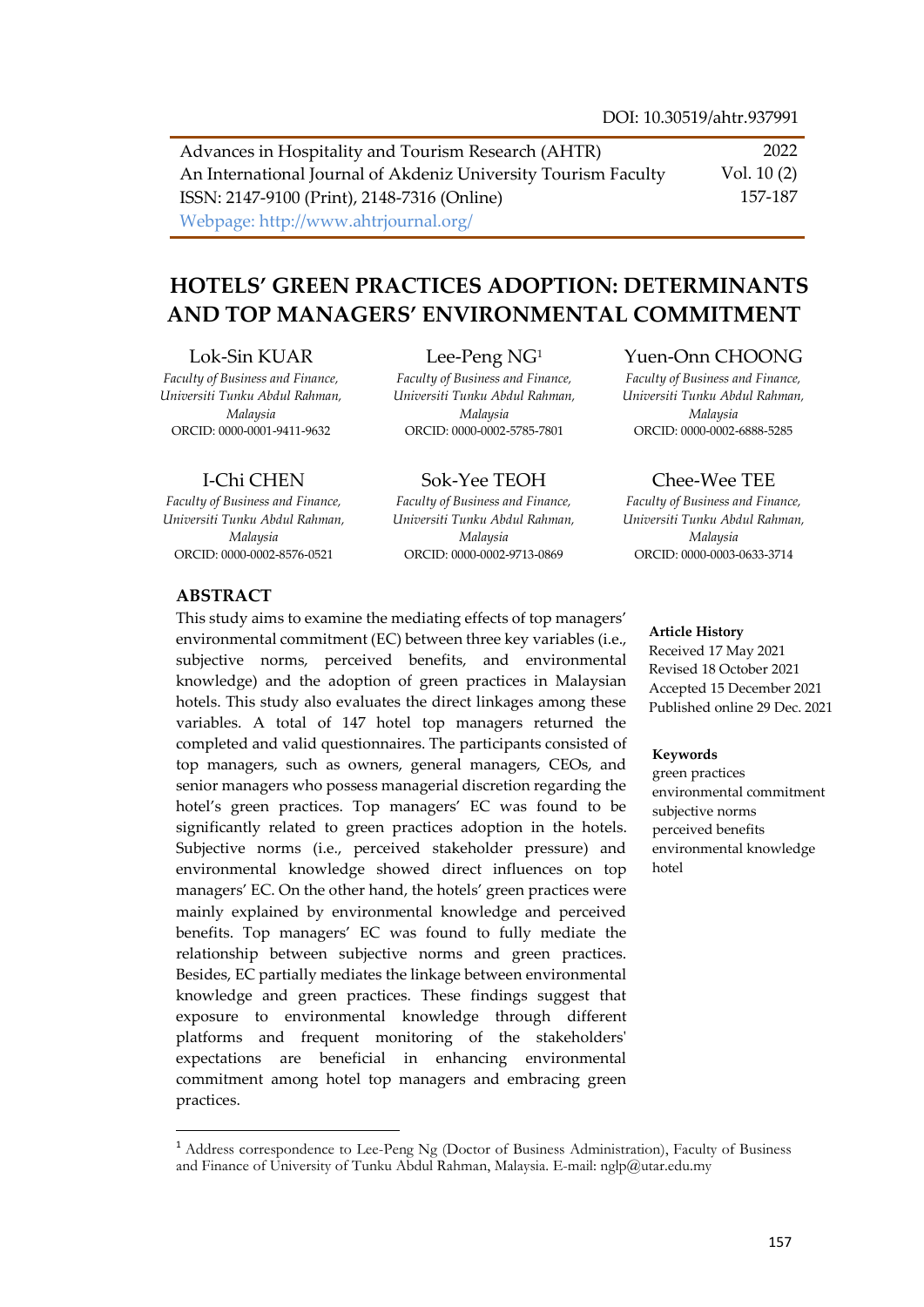#### **INTRODUCTION**

In recent years, there has been rising pressure from various stakeholders in business organizations to embrace green practices in response to the devastating environmental conditions such as climate change. Climate change does not only result in the rise of global surface temperatures but also the loss of habitat, an increase in sea level, and extreme weather events (National Geographic, 2020). Proactive actions by hotel management in adopting green practices are essential, given the large consumption of resources, non-durable products, water, and electricity in the sector (Dimara et al., 2017). Merli et al. (2019) found that the hotel and accommodation sector produced approximately 20% of tourism-related emissions. To be aligned with the Paris Climate Change Agreement and the United Nation's Global Goals, the hotel industry needs to achieve carbon emission abatement levels of 66% and 90% by the year 2030 and 2050, respectively (United Nations, 2018). Furthermore, a recent survey has also shown that 87% of millennials were found to be more loyal to hotel brands that endorse green or environmentally-friendly practices (Shedd, 2020). Yi et al. (2018) state that consumers are increasingly concerned with environmental issues, leading to rising demand for hotels that are actively implementing green practices. In short, green practices are not merely an inviting concept for today's hoteliers, but have gradually evolved into an essential part of an organization's strategic plan that can be served as a source of competitive advantage, especially with the rise of green-conscious consumers (Rahman et al., 2012; Verma & Chandra, 2018).

Generally, green practices encompass different business activities that aim at reducing the adverse implications on the environment (Kim et al., 2017). Kim et al. (2017) further defined green practices in the hospitality industry as a value-added business strategy that brings about advantages to the operators through environmental protection initiatives. Hotels that advocate green practices tend to be involved in resources conservation efforts (e.g., waste management, reduce consumption of water and energy), to purchase eco-friendly products, as well as develop environmental policy and training program (Bagur-Femenias et al., 2016; Choi et al., 2019; Kim et al., 2018b). Kim et al. (2017) summarized that hospitality operators in developed countries participate more actively in green practices as compared to the developing nations, like Malaysia. This is mainly due to the developed nations, particularly European countries that are in the forefront of environmental protection had started the environmental policies much earlier than the other developing countries (Kim et al., 2018b). Typically, larger hotels have more resources for green practices adoption,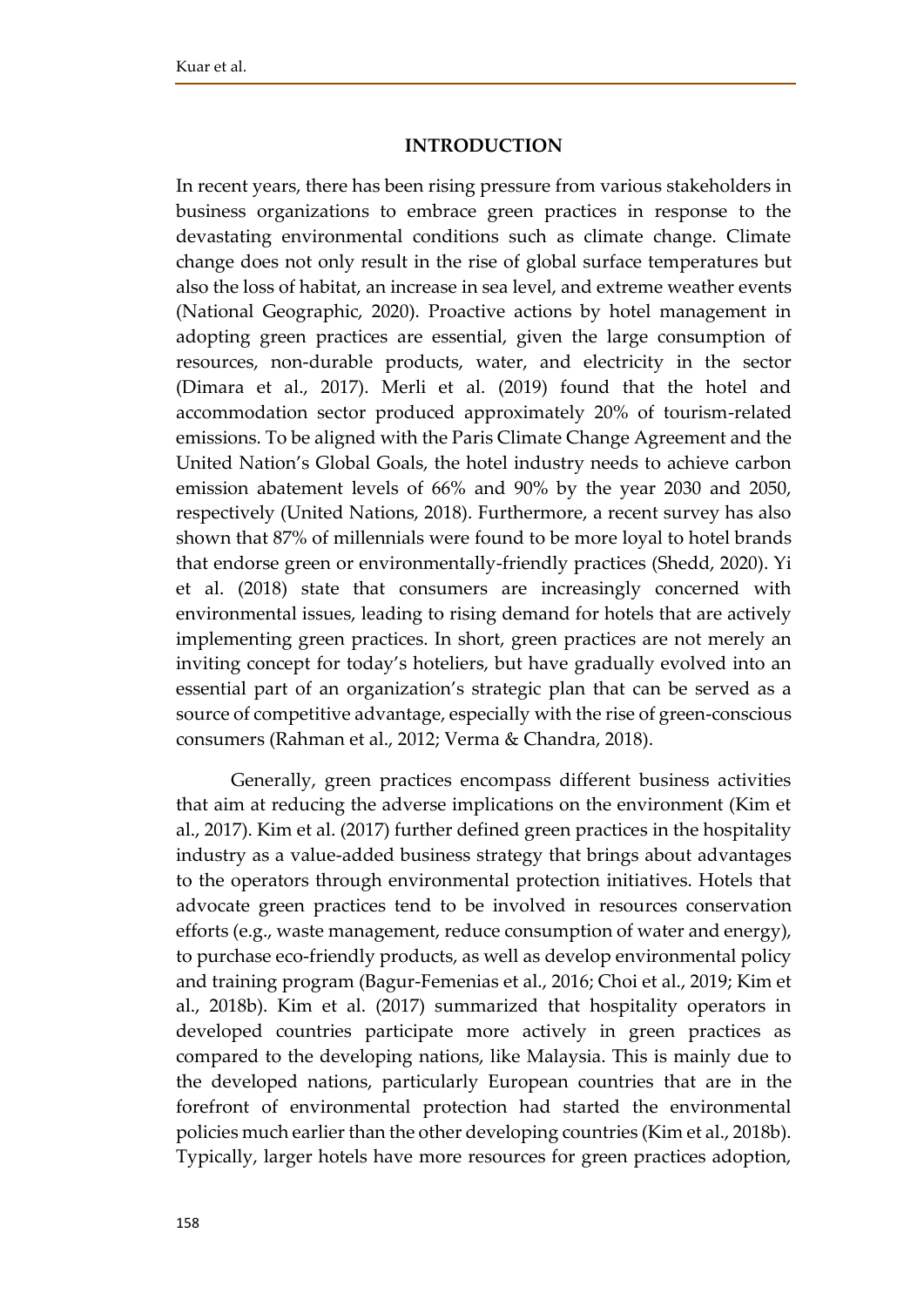but recent studies indicated that smaller scale hotels are joining the green bandwagon (Fernández-Robin et al., 2019). Thus, green initiatives are also important to small-scale hotels as they are personalized and flexible which cannot be offered by larger hotels or chain hotels (Musavengane, 2019).

Past studies have demonstrated several beneficial outcomes of green practices among hoteliers, such as better corporate image, operational efficiency, financial performance, customer satisfaction and customers' revisit intention (Alonso-Almeida et al., 2017; Han et al., 2018; Kim et al., 2016; Teng et al., 2018; Wan et al., 2017; Yin et al., 2019). Thus, hoteliers increasingly value the importance of implementing green initiatives to increase guests' trust (Moise et al., 2021). Meanwhile, the Stakeholder Theory (Freeman, 1984) contends that businesses should take care of different stakeholders' well-being, instead of merely focusing on maximizing profit. Stakeholders' demands have increasingly emerged as social pressure that can influence organizational strategy in recent years, as organizations must conform to regulatory requirements and accepted norms of behavior in the society (Park & Kim, 2014; Saleem et al., 2020).

Despite rising stakeholders' influences and wide coverage about environmental problems in various publications and media, hotel managers tend to have different standpoints and reactions towards the adoption of green practices in their organizations; some act proactively while others remain uninterested and are skeptical of its potential benefits (Alonso-Almeida et al., 2017; Best & Thapa, 2013). This is not surprising as Keogh and Polonsky (1988) argued that one's commitment to the natural environment is partly intrinsically motivated. In this regard, several researchers have stressed on the need to conduct more empirical studies in determining the implications of personal or individual-level factors of the top managers on green practices adoption (Papagiannakis & Lioukas, 2012; Park et al., 2014).

Moreover, from the perspective of Upper Echelons Theory (Hambrick & Mason, 1984), top managers' cognitions, values, and perceptions influence the strategic choices for their organization. Top managers have profound impacts on corporate culture, resource allocation, direction, and strategies of the organization. Top managers' characteristics (e.g., personal values and environmental concern) are related to attitude change for a more environmentally responsive organization (Papagiannakis & Lioukas, 2012; Park & Kim, 2014). It is also important to note that environmental knowledge fosters awareness about the interconnection between organizational activities and consequences to the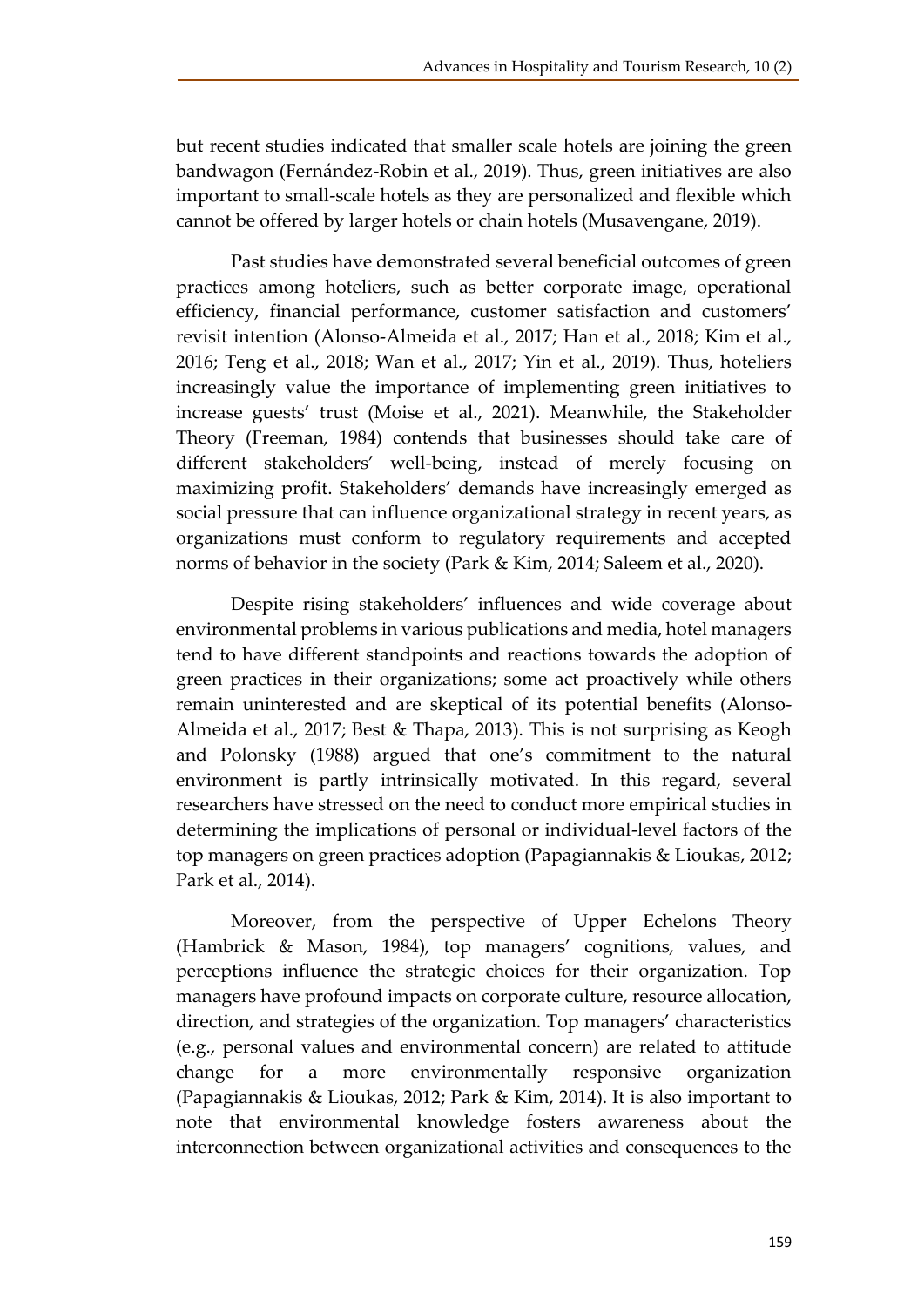environment, thus stimulating the managers to select a development path that can strike a better balance between economic and social development (Chan et al., 2014; Rahman & Reynolds, 2016). Managers' environmental knowledge is not meaningful if it is unable to build the commitment that can lead to green actions.

Thus far, only some studies (e.g., Cantor et al., 2013; Kim et al., 2015; Saleem et al., 2020) evaluated the linkage between top managers' environmental commitment (EC) and green practices in the hotel industry. Moreover, factors that shape such commitment among the top managers remain under-explored. As stressed by Raineri and Paillé (2016), research on individual EC, especially among top managers is not very extensive in contrast to work-related commitment among employees that was widely documented in the organizational behavior literature. Kim et al. (2015) emphasized the need to better understand how individual-level factors affect organizational outcomes (i.e., green practices).

This is because top managers' EC is a key ingredient affecting employees' beliefs and attitude towards green practices which is essential for the organizational goals and in response to stakeholders' demands (Ojo & Fauzi, 2020). Nonetheless, most of the studies focus on the direct determinants of organizational-level outcomes, instead of the mechanism from which environmental factors and upper echelon's characteristics may indirectly affect the implementation of green practices through top managers' EC.

Taken together, this study attempts to provide an additional insight to the literature in several ways. Firstly, we intend to examine the mediating role of top managers' environmental commitment on the relationship between environmental knowledge, perceived benefits, and subjective norms (perceived stakeholder pressure) with the adoption of green practices in the hotel industry in Malaysia. Secondly, we also test the direct influence of environmental knowledge, perceived benefits, and subjective norms on (i) environmental commitment, and (ii) adoption of green practices. The result of this study can benefit hotel management, especially in environmental education and implementation of green practices in the hotel sector. This study also provides information on managerial functions toward the green practices of the hotel.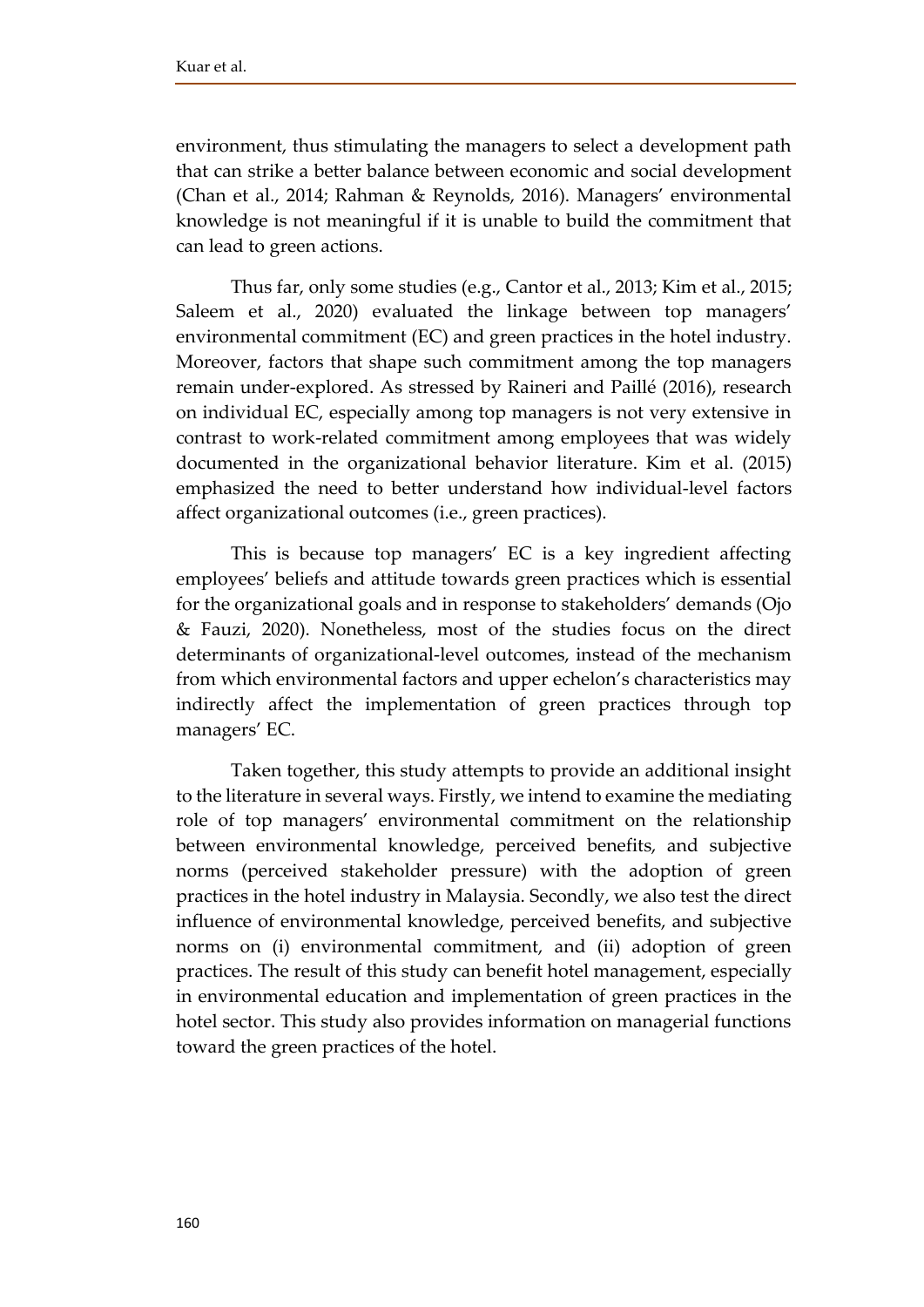## **LITERATURE REVIEW**

## **Top Managers' Environmental Commitment (EC) and Green Practices**

EC was defined in different ways depending on the purpose, level of analysis, and context of the study. For the individual-level analysis, Yu et al. (2019, p. 3) described EC as "individual's pursuit of environmental sustainability, willingness to sacrifice personal enjoyment, reducing waste of resources, using environmentally friendly new products and supporting government's adaptation strategies". On the other hand, Davis et al. (2009, p. 178) explained that EC reflects one's "psychological attachment to and long-term orientation toward the natural world". Commitment can be described as "intending to continue in a line of action" (Agnew, 2009, p. 1). The present study focuses on the EC of the hotels' top managers, which can be expressed as "individual involvement and support for hotels' adoption of environmental practices" (Kim et al., 2015, p. 1502).

The concept of EC provides direction to manager's behaviors and notably enables the formulation of green practices in achieving organizational sustainable goals. Managers with high EC would pay attention to green practices. For instance, Kim et al. (2015) described that EC of hotels' general managers encompasses elements, such as dedicated to the environmental preservation of their organization, provide full support for the environmental program, and the involvement in the formulation of environmental strategies. The top managers' EC was essential in developing management capabilities and has a sizeable effect in fostering the adoption of green practices, such as waste reduction, green purchases, water, and energy conservation, environmental training to employees and the minimization of the usage of cleaning products that are detrimental to the environment (Alonso-Almeida et al., 2017; Bagur-Femenias et al., 2016; Han et al., 2018; Kim et al., 2015). Prior study revealed that the lack of leaders' commitment and management support (e.g., Ojo & Fauzi, 2020; Yusof & Jamaludin, 2014) was among the barriers for the implementation of hotels' green practices. Managers with stronger EC play an important role as a catalyst for corporate greening (Kitsis & Chen, 2021; Raineri & Paillé, 2016) and they are able to influence employees to partake in proenvironmental behavior (Tariq et al., 2020).

As indicated in the Upper Echelons Theory (Hambrick & Mason, 1984), several aspects influence top managers' perception and interpretation of the environment such as socio-demographic factors, personality, values, experience, and cognition. Top management needs to evaluate both internal and external environmental factors in making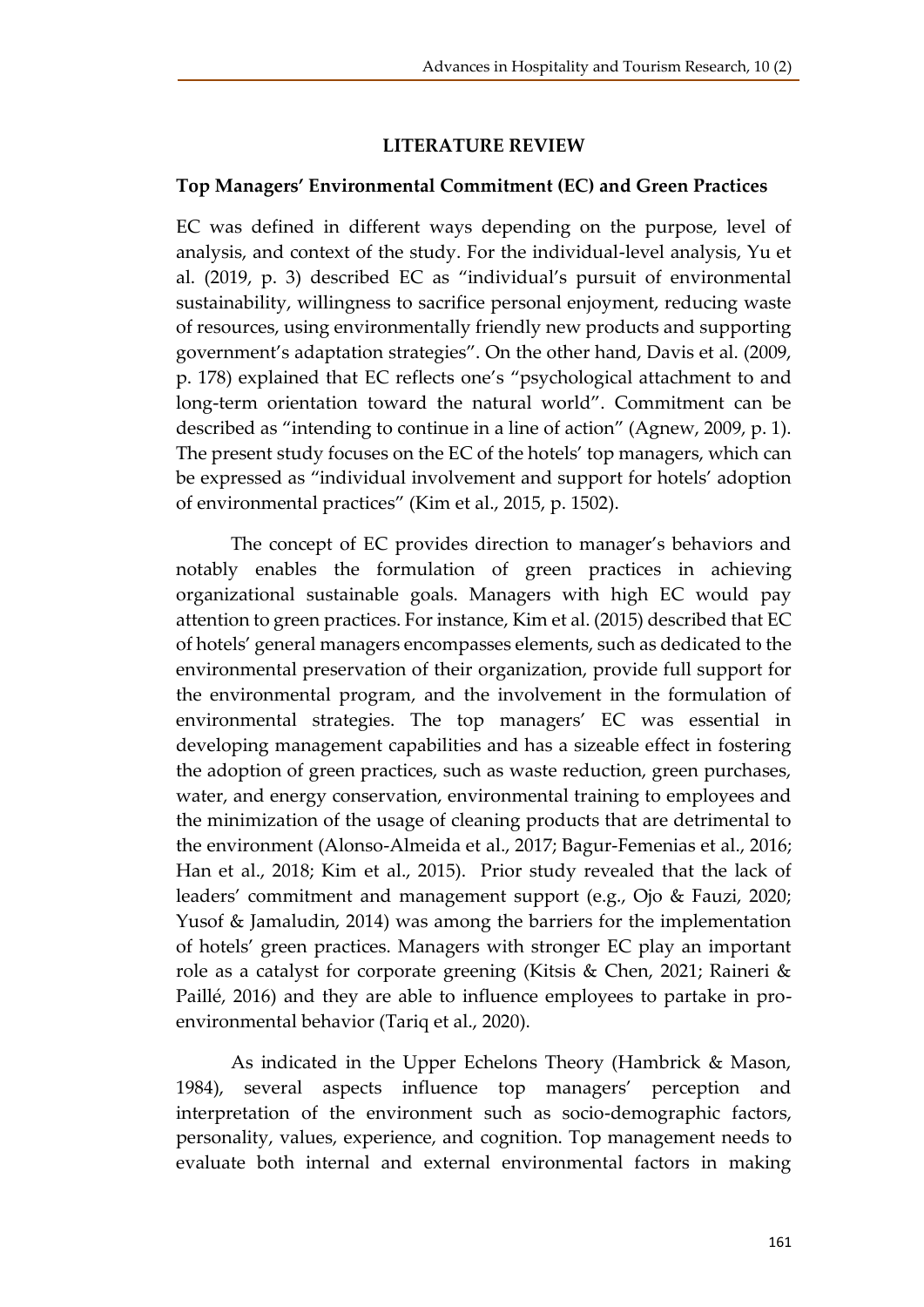strategic choices that can affect the organizational performance under the condition of bounded rationality (Abatecola & Cristofaro, 2020; Bromiley & Rau, 2016; Mensah & Ampolo, 2020).

Cantor et al. (2013) stressed that a high level of organizational support and strong personal commitment demonstrated by the environmental managers significantly contributes to the implementation of green initiatives. Moreover, a recent study by Saleem et al. (2020) supported the positive link between top management commitment and corporate environmental strategy. This line of reasoning leads to the following hypothesis:

H1: Environmental commitment is positively related to hotels' green practices.

## **Subjective Norms**

In a general view, subjective norm was originally defined by Ajzen (1991) as an individual's perceived social pressure to perform or not to perform certain behavior. Such social pressure may stem from those who are important to him or her, such as family members, relatives, friends, and colleagues (Onel, 2017). In the analysis of individual outcomes, subjective norm was found to be the precursor of a person's pro-environmental behavior, such as energy-saving, practice recyclable activities, etc. (Yusliza et al., 2020). Past studies have empirically testified the relationship between subjective norm and commitment to the environment (Budovska et al., 2019; Yu et al., 2019) in different contexts, inclusive of hotel guests and undergraduate students.

In the context of an organization, the social pressures that motivate key managers to engage in green initiatives are mainly derived from the expectations of various key stakeholders, such as suppliers, customers, employees, government, general community, and shareholders (Cantele & Zardini, 2020; Chen et al., 2017; Kitsis & Chen, 2021). Besides, nongovernmental organizations can exert social pressures to the management by creating environmental awareness among the public, but their influences are not substantial as compared to other stakeholders as indicated by Wang et al. (2020). The stakeholders who are concerned about the environmental issues may influence managerial decisions in two ways, either using pressure or through cooperation (Cantele & Zardini, 2020; Parviainen et al., 2018).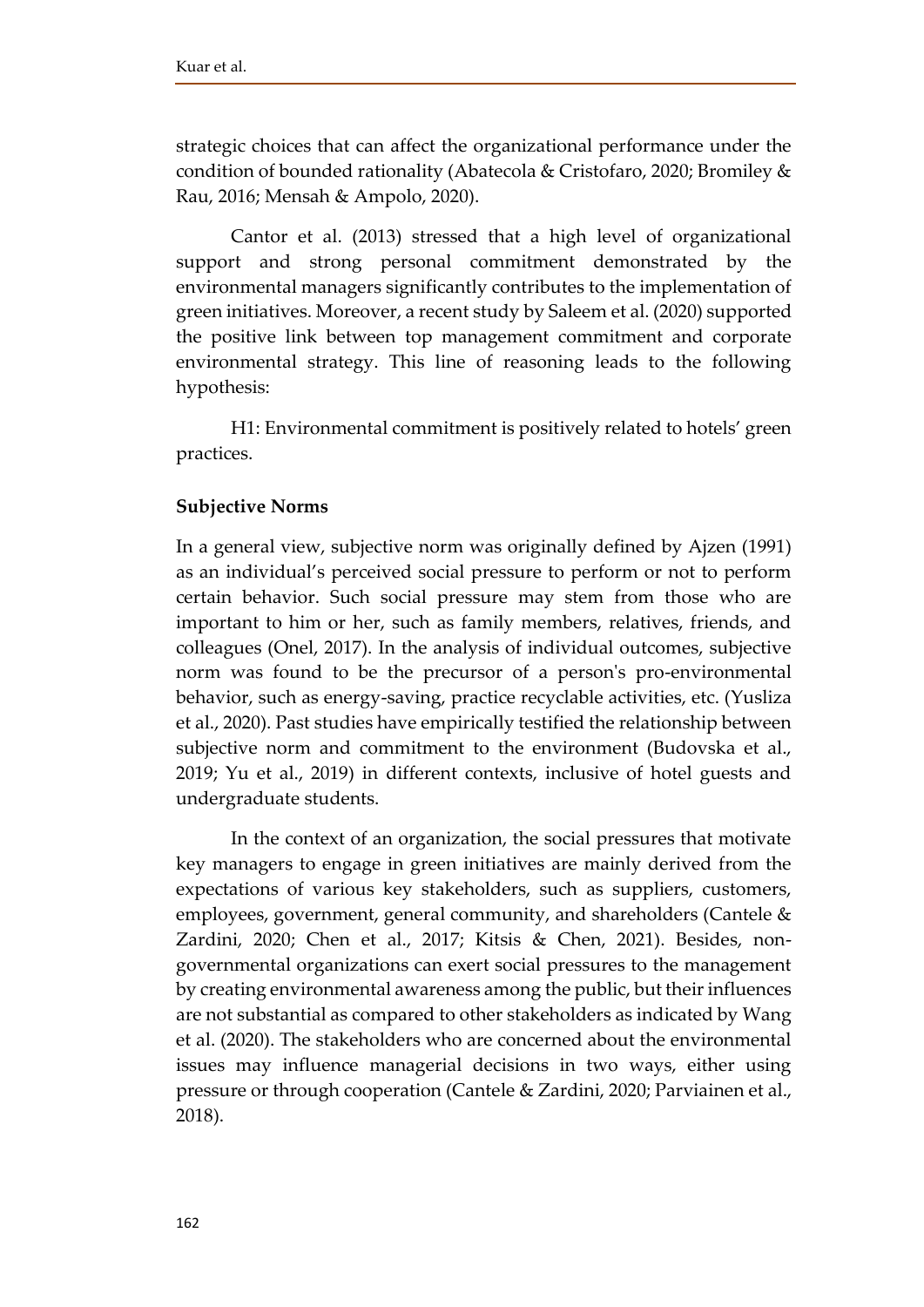Besides, several global environmental initiatives, such as the European Green Deal, Global Green New Deal, ASEAN strategic plan for environment, ASEAN tourism standard and environmental rating systems, which direct towards the achievement of green economy and sustainable tourism development have indirectly been putting pressure to various sectors, especially to hotel sector to actively engage in green practices. The hoteliers are expected to be more environmentally responsive due to the external forces (Abdou et al., 2020).

Furthermore, Davis et al. (2015) pointed out that individuals will become more committed if they depend on others to meet their needs. Hotel managers need to conform to the stakeholders' requirements or expectations as the smoothness of the hotel operation and its financial performance rely on the supports of key reference groups. Besides, organizations that embark in green practices were found to boost employees' sense of meaningfulness in their job and improve work engagement (Casey & Sieber, 2016; Karatepe et al., 2020).

This can be related to the stakeholder theory which posits that an organization's primary focus is on building relationships and generating value for its stakeholders (Freeman & Dmytriyev, 2017). Hotel managers who perceive greater pressure from various stakeholders are more committed in getting involved and supporting the formulation of environmental policies and strategies (Tumpa et al., 2019). Dubey et al. (2017) argued that to enhance the green commitment among hotels' employees; the adoption of environmental policies must be enforced by the top.

As discussed earlier, organizations need to weigh different demands by stakeholders in deciding the resource allocation to implement green practices (Calabrese et al., 2019). Hotel managers are playing the role of an agent and they are compelled to comply with the environmental rules imposed by the local council or relevant associations. In many instances, the design and implementation of green policies are due to strong institutional pressure (Gupta & Gupta, 2021). Likewise, Ouyang et al. (2019) explained that the institutional environments, such as the regulative environment (e.g., government regulation and policies), normative environment (e.g., competitors' practices and industry association that can detect the norms and standards in the industry), and the expectations from other stakeholders exert considerable pressures on hoteliers to engage in green practices.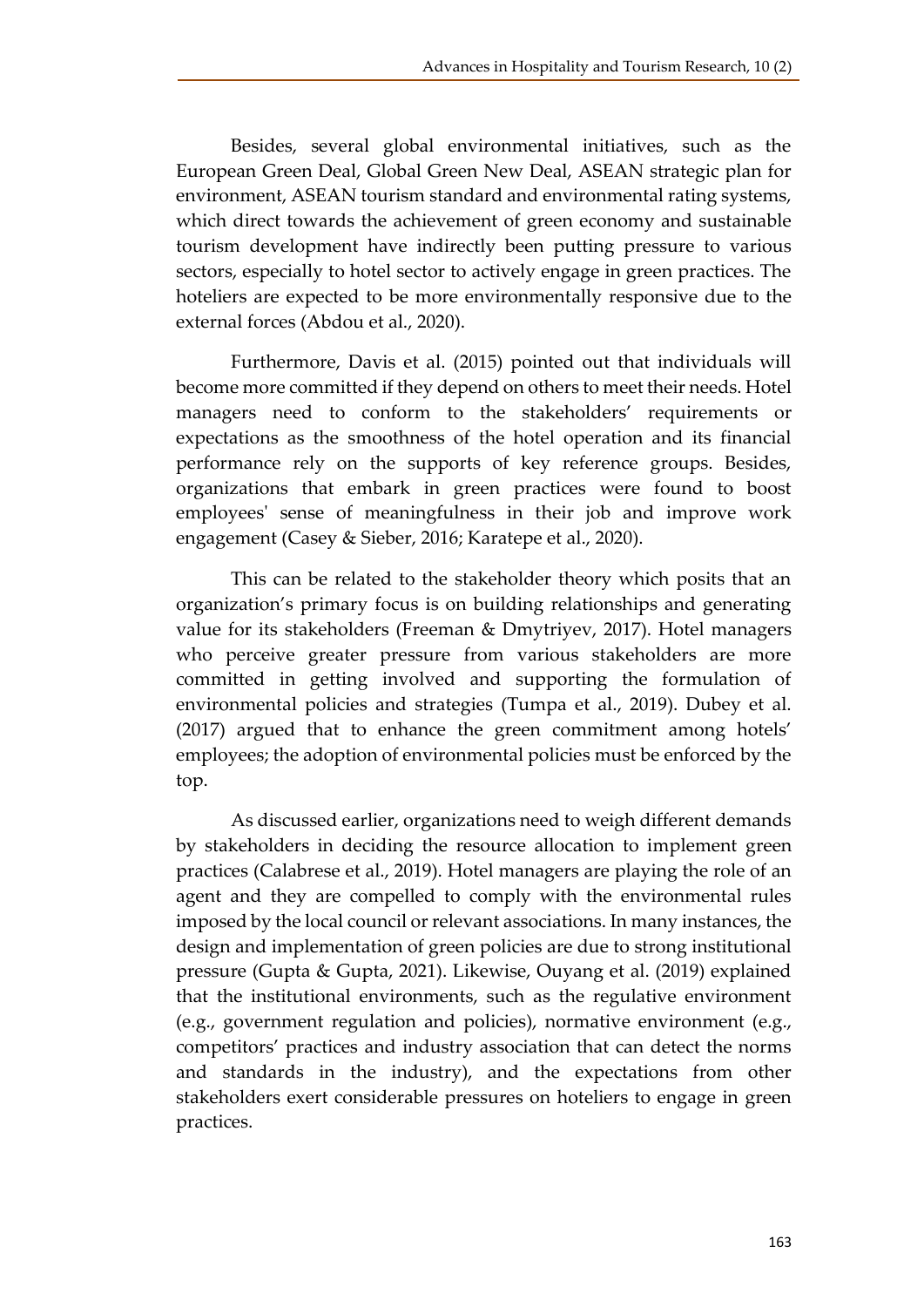A few studies revealed that subjective norms (perceived stakeholder pressure) were closely linked with top managers' EC (Kitsis & Chen, 2021) and green practices adoption (Papagiannakis & Lioukas, 2012; Park & Kim, 2014). In a sample of hotels in the U.S., Park and Kim (2014) found that perceived stakeholder's pressure was the most influential factor in determining the top managers' decision on the adoption of green practices as compared to perceived economic benefits and environmental concern. Therefore, we proposed the following hypotheses:

H2: Subjective norm is positively related to managers' environmental commitment.

H3: Subjective norm is positively related to green practices.

## **Environmental Knowledge**

Environmental knowledge refers to "general knowledge of facts, concepts, and relationships concerning the natural environment, and its major ecosystems" (Fryxell & Lo, 2003, p. 48). The term also reflects the knowledge and awareness about environmental issues, problems, and possible solutions (Zsóka et al., 2013). Although there were several past empirical studies showed that environmental knowledge is a prerequisite for meaningful green behavior among hotel employees (Chan et al., 2014; Safari et al., 2018), limited studies evaluated its implication on top managers. According to Yucedag et al. (2018), the knowledge of environmental issues is highly interconnected with a person's attitude (e.g., commitment).

In short, environmental knowledge is an important factor that can strengthen a person's commitment to behave in an environmentally friendly manner and reduce harm to the environment (Geiger et al., 2019; Kim et al., 2018a). Thus, top managers with environmental knowledge have a better understanding between business activities and environmental consequences that can promote their commitment to be actively involved in crafting green practices. Based on a sample of managers from different industries, Fryxell and Lo (2003) indicated that managers with strong environmental knowledge have a greater appreciation on the value of natural capital. Their findings showed that environmental knowledge encouraged managers to advocate greening initiatives and develop new environmental programs.

Furthermore, Roy and Thérin (2008) argued that continuous acquisition of knowledge on specific environmental issues allows managers to implement green practices that are beyond regulatory requirements. This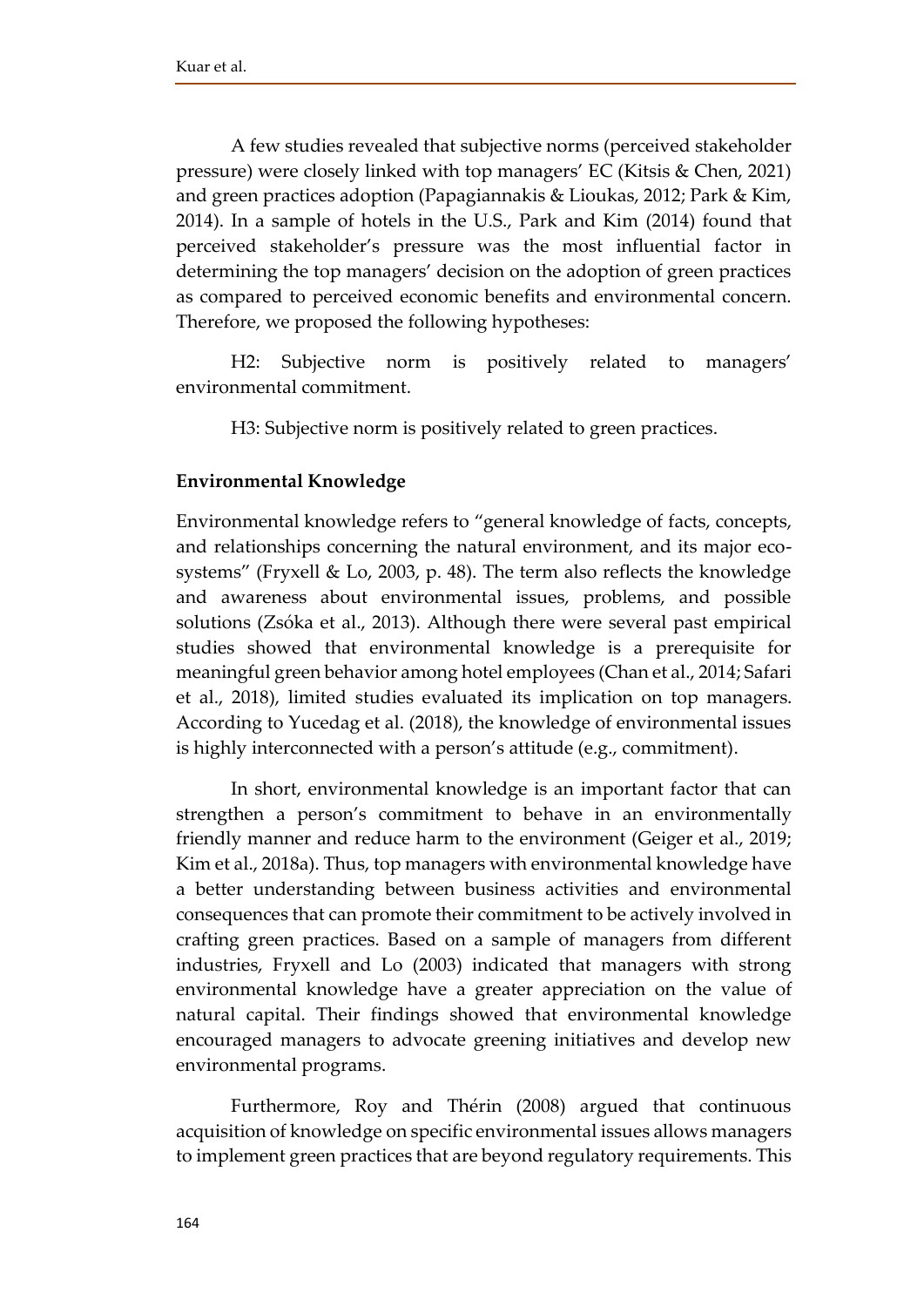is particularly important since environment conservation has turned out to be the management's key consideration in hotel operations. Environmental knowledge enables managers to implement appropriate green practices in dealing with complex environmental issues (Martinez-Martinez et al., 2019).

In their systematic evaluation on the studies that were underpinned by the Upper Echelon Theory, Bromiley and Rau (2016) summarized that both cognitive and socio-behavioral factors affect top management's strategic decision and performance. Cognitive aptitudes (i.e., environmental knowledge) can act as a motivational force for a person to behave in an environmentally friendly manner (Geiger et al., 2018). People are less likely to adjust their behavior and actions that harm the natural environment if they lack related knowledge (Geiger et al., 2019). As such, this line of reasoning leads to the following hypotheses:

H4: Environmental knowledge is positively related to top managers' environmental commitment.

H5: Environmental knowledge is positively related to hotels' green practices.

# **Perceived Benefits of Green Practices**

Studies showed that perceived benefits were one of the reasons for hotels to go green. Perceived benefits of green practices for hotel operation consist of financial benefits (Chen et al., 2018) and non-financial benefits (Zaiton et al., 2016). The most cited financial benefit was cost-savings (Alonso-Almeida et al., 2017; Chandran & Bhattacharya, 2019; Kularatne et al., 2019), which can be achieved through the improvement in energy and water efficiency; reduce the cost for water usage, waste disposal, and material usage (Butler, 2008; Chandran & Bhattacharya, 2019). Perceived financial benefits were indicated as the most influential factor in improving managerial environmental commitment (Cheyne & Barnett, 2001). Overall, hoteliers who are actively practicing green practices through environmental programs and guidelines would be able to gain benefit from resource efficiency (Chen et al., 2018).

Besides, the managerial belief about non-financial benefits, such as improved public image and employee morale has also been identified as the triggering factor for green practices adoption (Abdou et al., 2020; Chen et al., 2018; Pereira et al., 2021). A good hotel image can create a competitive advantage that can improve market share and productivity of the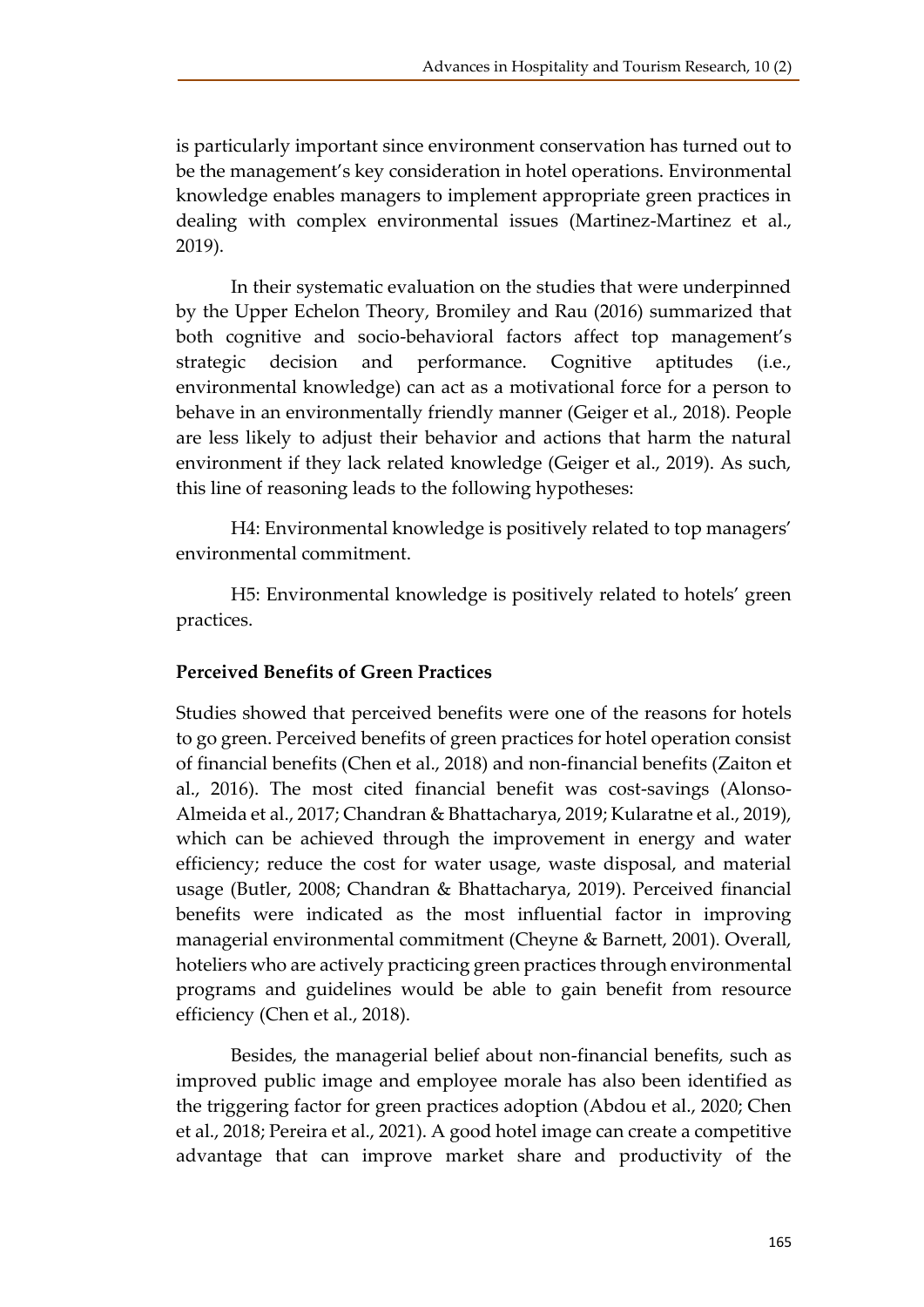employees (Singjai et al., 2018). Drawing from the Upper Echelon Theory on the implication of managerial perception on strategy, Park et al. (2014) asserted that perceived advantages of environmental management showed a relatively strong relationship with hotels' involvement in green practices. Moreover, Pamfilie et al. (2018) also revealed that perceived economic benefits promote the adoption of green practices among hoteliers. Hence, we propose the following hypotheses:

H6: Perceived benefits are positively related to top managers' environmental commitment

H7: Perceived benefits are positively related to hotels' green practices

## **The Mediating Effect of Managers' Environmental Commitment**

Top managers' EC is a strong internal force for green practices adoption, which is a growing concern in the hotel industry. Top managers identify and recognize the roles of influential stakeholders of their organizations and their response to these forces indicates their level of EC, which affects their decision on green practices adoption. Banerjee et al. (2003) revealed the mediating role of top management commitment between external forces (i.e., public concern and regulatory forces) and environmental strategies in high environmental impact industries (e.g., manufacturing, chemical, pharmaceutical, and utilities). This shows that social pressures are capable of inducing managers' EC and green practices.

On the other hand, environment knowledge plays a role in enhancing managers' cognition of the need for environmental conservation (Geiger et al., 2019), thus fostering their commitment to take actions and transforming into a more environmentally responsible hotel. An individual with some degree of felt commitment to the environment would behave in a more environmentally friendly way (Yusliza et al., 2020). Managers' commitment, especially one who champions the environmental initiatives is vital in the success of hotels' green practices (Abdou et al., 2020).

Previous studies showed that managers' perceived benefits have an impact on EC (Abdou et al., 2020; Chen et al., 2018; Pamfilie et al., 2018) as well as green practices adoption (Alonso-Almeida et al., 2017; Chandran & Bhattacharya, 2019; Kularatne et al., 2019). Moreover, Verma and Chandra (2018) found that the desire to gain competitive advantages fosters top management commitment and leads to the realization of environmental strategy. Based on the reviews, we postulate that subjective norms (perceived stakeholder pressure), top managers' environmental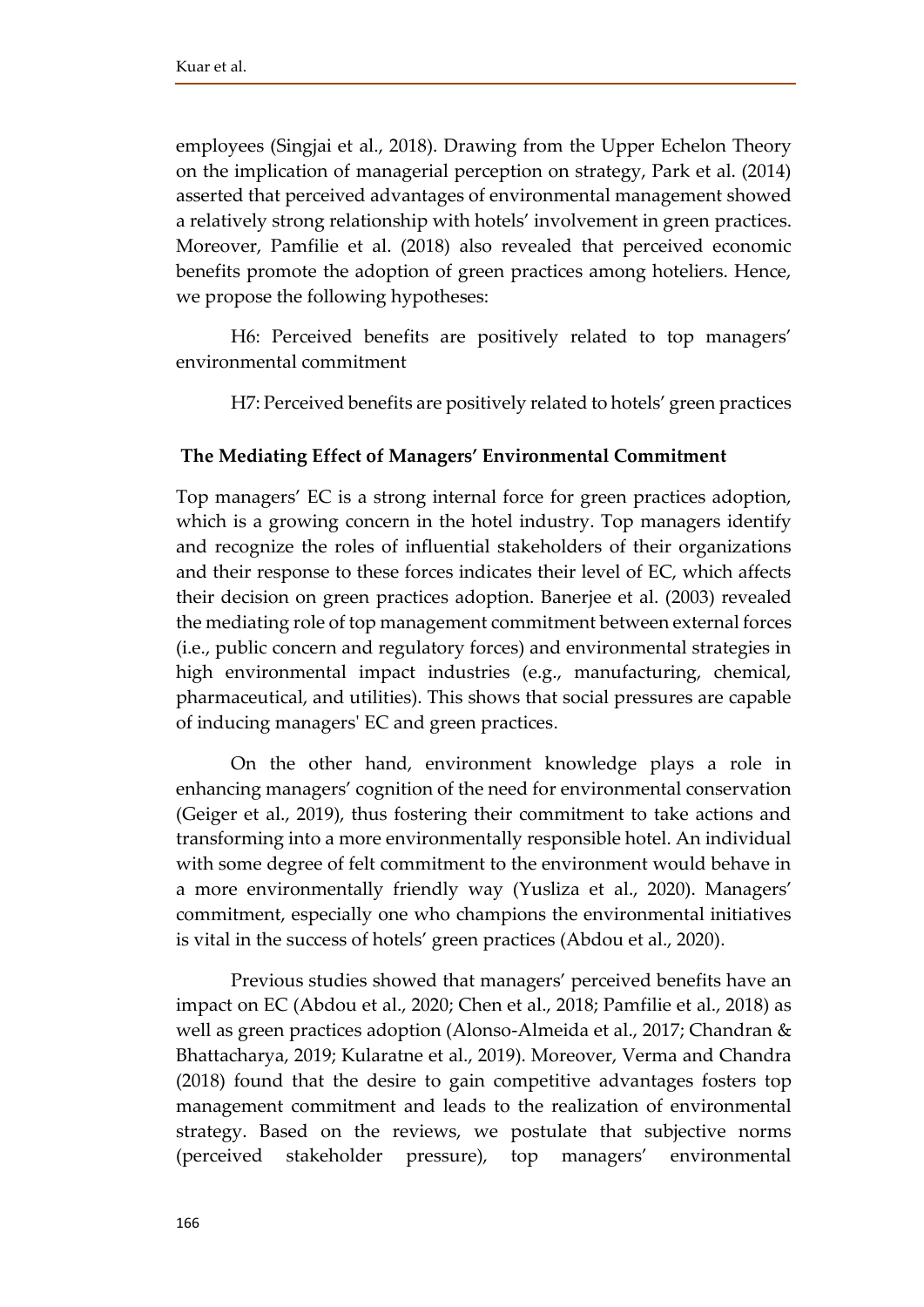knowledge, and perceived benefits of green practices can potentially induce managers' EC that eventually leaves a positive impact on the adoption of hotels' green practices. Thus, the following hypotheses are formulated:

H8a: The relationship between subjective norms and green practices is mediated by environmental commitment among top managers.

H8b: The relationship between environmental knowledge and green practices is mediated by environmental commitment among top managers.

H8c: The relationship between perceived benefits and green practices is mediated by environmental commitment among top managers.





Figure 1. *Research Framework*

#### **METHODOLOGY**

The target population of this study was top-level managers of the hotel, such as owners, general managers, CEOs, and senior managers who possess managerial discretion regarding the hotel's green practice. A convenient sampling technique was used to select the hotels in this study. The data was collected between September and November 2019. This research had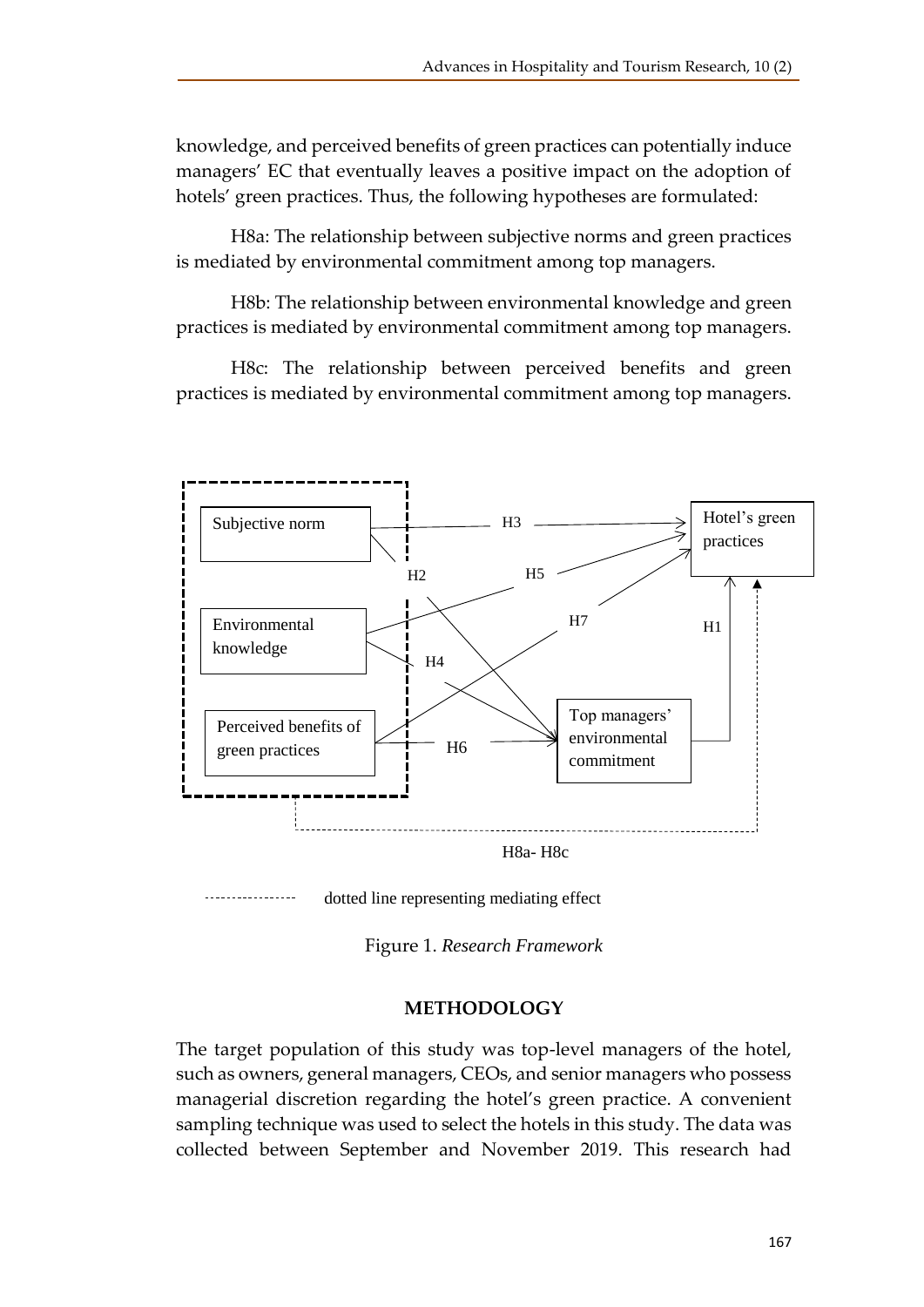obtained the approval from the Scientific and Ethical Review Committee from the university.

Due to the dispersed sampling locations, covering different states in Peninsular Malaysia, six research assistants were recruited and trained to collect the data from the hotel's top managers. The G\*Power 3.1.9.4 F-test (Faul et al., 2007) was used to determine the minimum sample size. With an effect size of 0.15 and the power of the test set at 0.80 as recommended by Cohen (1988) which is commonly used in social science research, the minimum sample size required for this research is 85.

Several remedy actions were taken to enhance the generalizability of the data. First of all, the questionnaire of this study was well-designed to ensure that the data collected is accurate which is able to produce a generalizable result (Ng, 2006). Thus, a pre-test and pilot test were conducted to ensure the validity and reliability of the measurement scales. The second way to improve the convenient sampling is by including as many participants as possible (Stratton, 2021). The research assistants had approached as many hotels as possible and sought the help from the human resource department personnel or front desk manager to contact the relevant top manager of the hotel to get their consent to participate in the survey. However, several hotels had refused to take part during the first visit, so in total, only 350 questionnaires were distributed to the hotels. The research assistants then personally handed the self-administered questionnaire to the managers or sought help from the personnel in charge to pass it to the respective hotels' top managers. In view of the busy schedule of the top managers, the research assistants made a subsequent visit to the hotels to collect the questionnaire. A cover letter was enclosed together with the questionnaire to explain the purpose of the survey and to ensure that the data collected was for academic purposes. Both the cover letter and questionnaires were prepared in English language, which is the second language in Malaysia.

Nevertheless, only 161 questionnaires out of 350 managed to be collected during the subsequent visit(s). A total of 14 questionnaires had to be discarded as the respondents did not meet the criteria or due to incomplete information. In the socio-demographic section of the questionnaire, the respondents were asked to indicate their position. As a result, the final data was based on the 147 hotels' top managers who had returned valid questionnaires. As the sample for this study is 147 which exceeded the minimum sample size of 85, it can therefore be concluded that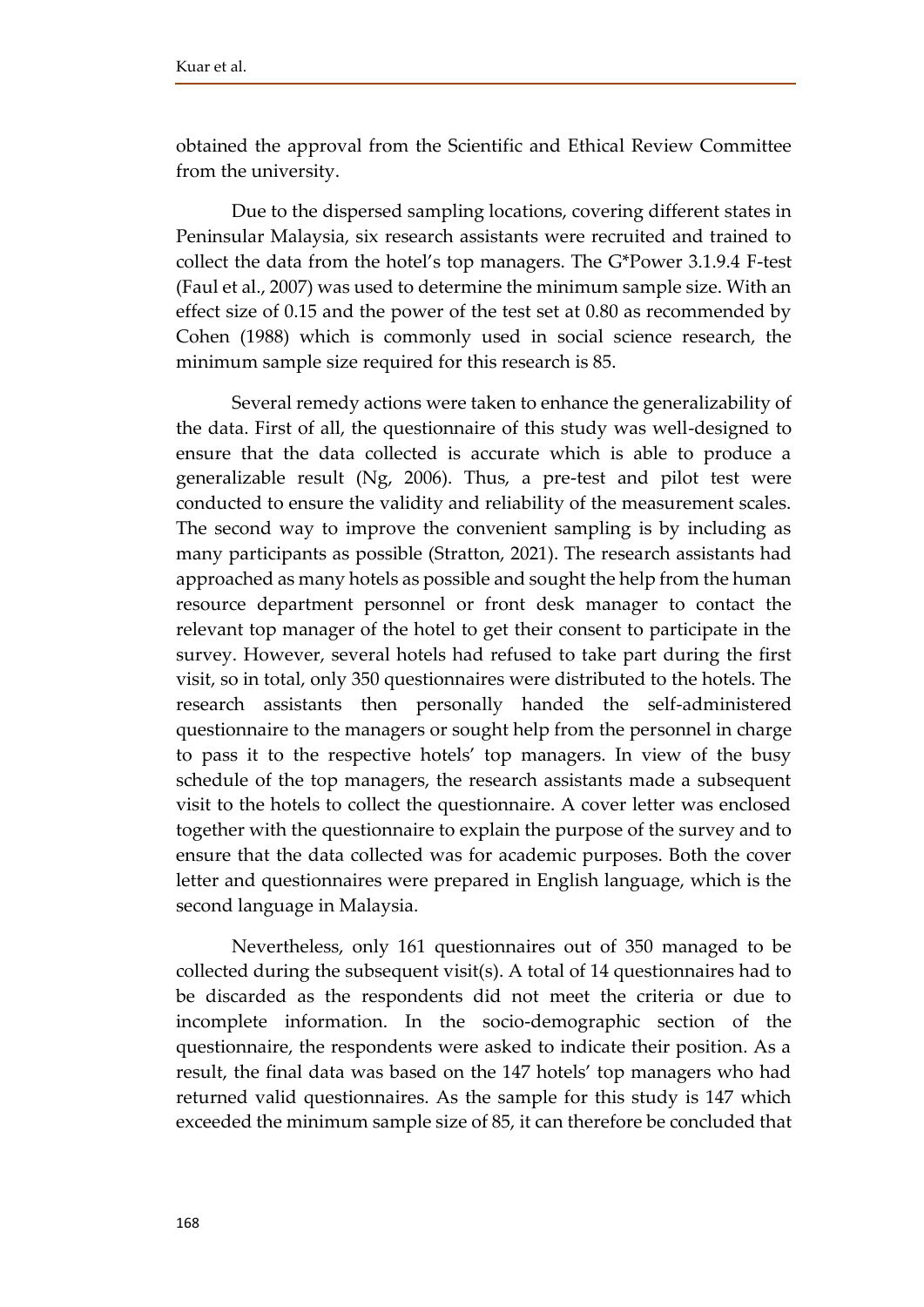the sample is deemed to be sufficient to detect the required effect size of 0.15.

Out of the 147 hotels' top managers who responded to the survey, 65 (44%) were male and 82 (56%) were female. The majority of them aged more than 35 years old (n=58, 39%) with at least Diploma qualification (n=94, 64%). There were only two respondents who were managing directors and the remaining 145 respondents were general managers of the hotel. The citizenship status for all the responding managers was Malaysian. For the size of the hotel, 68 (46%) hotels had less than 50 rooms, 28 (19%) between 50 and 100 rooms, 15 (10%) were hotels with 101 and 150 rooms while 31 (21%) with more than 200 rooms, while the remaining 5 hotels (3%) were hotels with 151-200 rooms. Our sample includes 48 (33%) budget hotels while city/business hotels and boutique hotels were 39 (27%) each. Other types of hotels include 6 (4%) heritage boutique hotels, 4 (3%) theme park resorts/hotels, 3 (2%) golf hotels, one (1%) eco/nature resort and the rest belong to other categories. Among these hotels, there were 10 (7%) five-star hotels, 22 (15%) four-star hotels, 42 (29%) three-star hotels, and 73 (49%) two-star hotels and below. A large proportion of the hotels (n = 111, 76%) indicated that their primary customers were a combination of business and leisure travelers, 25 (17%) key customers were leisure travelers, while 11 (7%) hotels' main customers were leisure travelers.

# **Measurement Instrument**

All items used to develop the self-administered questionnaire were adopted or adapted from past studies which were originally in English language. A five-point Likert scale was employed to measure the adopted measurement items ranging from strongly disagree (1) to strongly agree (5). Prior to the pilot test, a pre-test was conducted by inviting academic professors who have expertise in environmental practices to evaluate the relevancy of the questionnaire items to ensure its content validity. Meanwhile, a pilot test was carried out with 30 respondents to access the reliability of the key constructs in this study. As the hotel managers are able to understand and communicate in English, the translation in different languages is not required in this study.

Subjective norms were measured with a six-item scale adapted from Yilmaz (2014). The original scale was developed by Sandve and Øgaard (2013). A minor amendment was made on the scale as found in Yilmaz (2014), in which the term "green marketing" has been modified to "green practices" to suit the purpose of the present study. Sample items include "I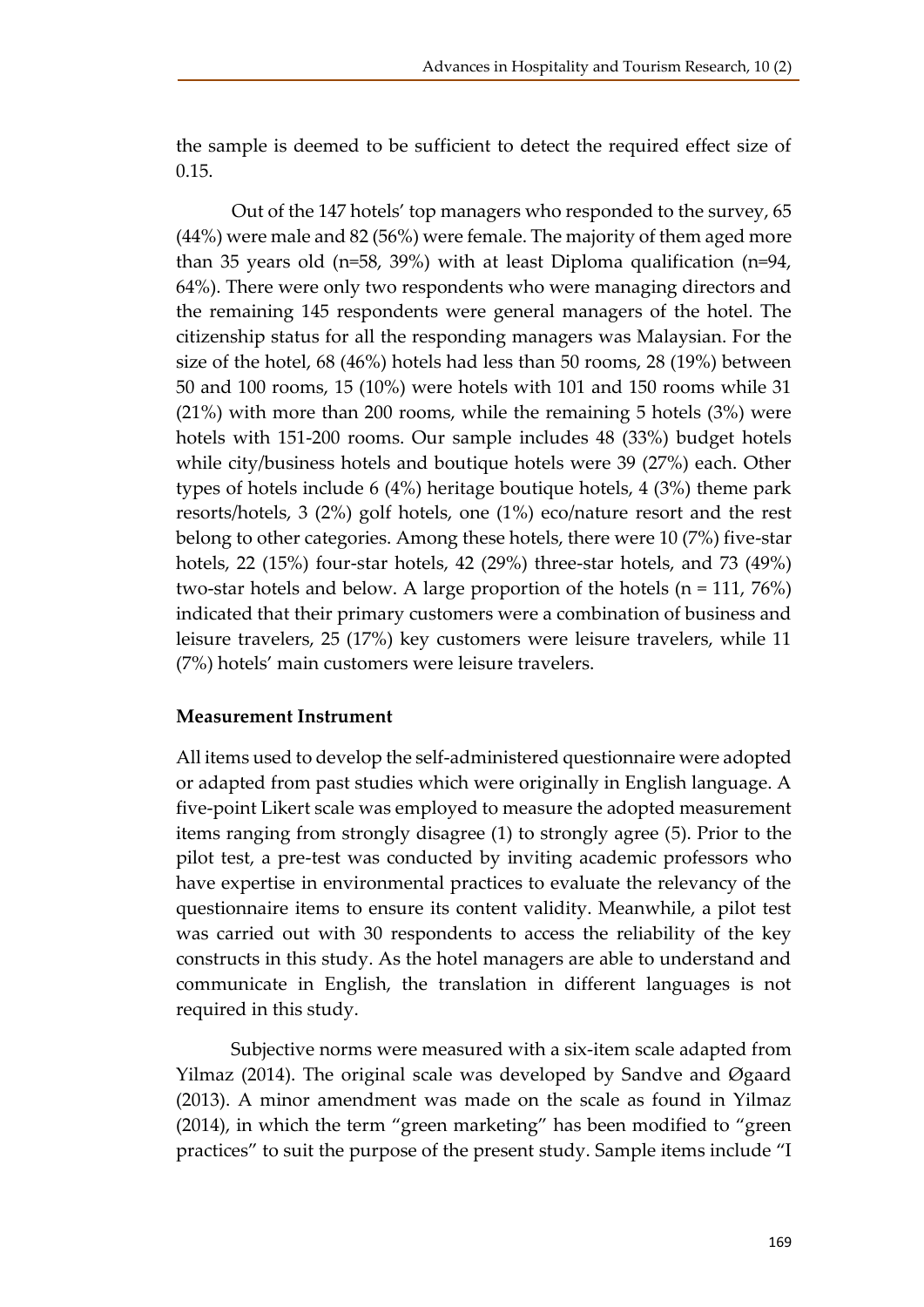believe that our guests expect our hotel to get involved in green practices". The measure also covered social pressures from the government, the general community, shareholders/owners, employees, and suppliers. The reliability score was 0.92.

Perceived benefits of green practices were measured with a six-item scale, adopted from Park and Kim (2014) with an inter-item reliability score of 0.87. Sample items include "Green practices contribute to the reduction of the operational costs", and "Green practices improve our hotel image."

Environmental commitment was a three-item scale, adopted from Kim et al. (2015). An example of the item is "I am committed to the environmental preservation of our hotel". The alpha coefficient of reliability was 0.90.

Green practices consist of seven items. The measure was developed by referring to Bagur-Femenias et al. (2016) and Kim et al. (2015). Minor amendments were made, such as "your organization" was replaced with "my hotel". The sample items include "My hotel buys environmentally friendly products," and "My hotel implements energy-saving practices". The alpha coefficient of reliability was 0.92.

# **Data Analysis**

Statistical Package for the Social Sciences (SPSS) version 25 and SmartPLS version 3.2.4 software were used for data analysis. The SPSS software was used to generate the descriptive analysis, whereas the SmartPLS software was employed to run the partial least square-structural equation modeling (PLS-SEM) for hypothesis testing. PLS-SEM has been used in various disciplines in estimating a complex model with many constructs and indicators and it examines the relationships between the latent constructs (Hair et al., 2019). PLS-SEM is not constraint by the distributional assumptions as it is based on a non-parametric approach and it generates higher statistical power as compared to the covariance based-structural equation modeling (Hair et al., 2019). It is also able to test a complex structural model vigorously and check the robustness of the structural model (Hair et al., 2019; Sarstedt et al., 2020). Sarstedt et al. (2017) also explicated that "PLS-SEM is a causal-predictive approach to SEM that emphasizes prediction in estimating statistical models, which structures are designed to provide causal explanations" (p.3). A two-step analytical approach was pursued to evaluate the measurement model and structural model (Anderson & Gerbing, 1988).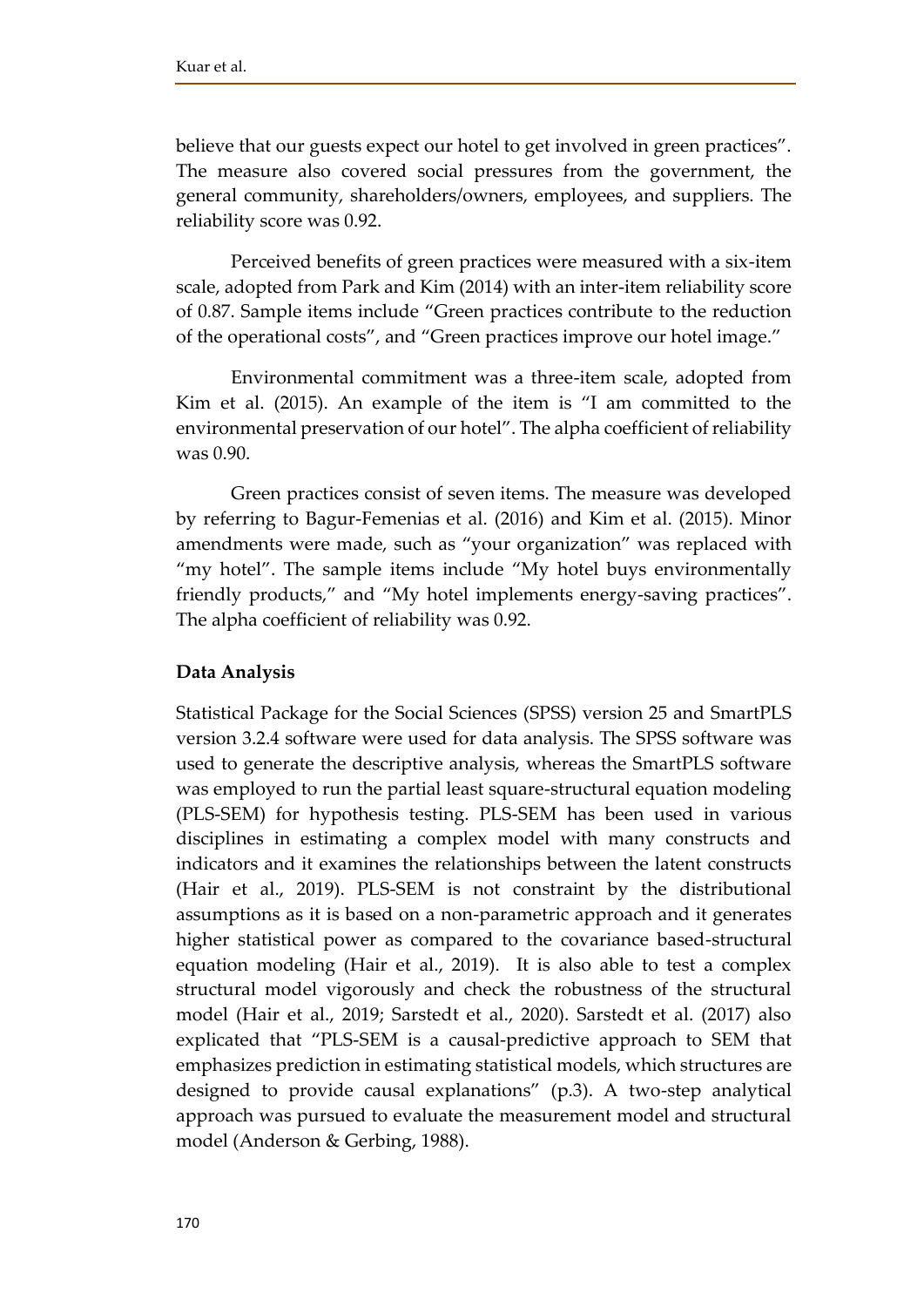#### **RESULTS**

As the self-reported survey method was employed in this study, a Harman single factor test was used to measure the common method bias by means of conducting Exploratory Factor Analysis (EFA). The items of all the key variables in this study were loaded together in EFA. The results from the unrotated factor solution demonstrated that a five-factor structure emerged, and the total cumulative variance was equal to 68.68%. The first factor is the largest contributor as it accounts for 33.16% of the total variance, which is well below the threshold value of 50% (Podsakoff et al., 2003). Thus, the data set is free from the common method bias. Meanwhile, the second, third, fourth and fifth factors explained 17.45%, 8.59%, 5.77%, and 3.71% of the total variance, respectively. The normality test was conducted by assessing the skewness and kurtosis values. The skewness value for the key constructs ranged from 0.319 to 0.958, whereas the kurtosis values ranged from 0.393 to 2.952. As the skewness values for all constructs were between -1 and +1 and kurtosis values were between -3 and +3 (Hair et al., 2007), the data was considered normal.

| No. | Construct                 | 1        | $\overline{2}$ | 3        | 4        | 5        | 6        | 7    |
|-----|---------------------------|----------|----------------|----------|----------|----------|----------|------|
| 1   | Size of Hotel             |          |                |          |          |          |          |      |
| 2   | Rating of Hotel           | $0.22**$ |                |          |          |          |          |      |
| 3   | Subjective Norm           | 0.13     | $-0.12$        |          |          |          |          |      |
| 4   | Environmental             | 0.04     | $-0.06$        | $0.30**$ |          |          |          |      |
|     | Knowledge                 |          |                |          |          |          |          |      |
| 5   | Perceived Benefits of     | 0.09     | $-0.06$        | $0.53**$ | $0.47**$ |          |          |      |
|     | <b>Green Practices</b>    |          |                |          |          |          |          |      |
| 6   | Environmental             | 0.04     | $-0.10$        | $0.57**$ | $0.52**$ | $0.47**$ |          |      |
|     | Commitment                |          |                |          |          |          |          |      |
| 7   | <b>Green Practices</b>    | $0.41**$ | 0.16           | $0.34**$ | $0.15*$  | $0.37**$ | $0.31**$ |      |
|     | Mean                      |          |                | 3.83     | 3.94     | 3.96     | 3.97     | 3.36 |
|     | <b>Standard Deviation</b> |          |                | 0.68     | 0.65     | 0.67     | 0.72     | 0.88 |
|     | Cronbach Alpha            | N/A      | N/A            | 0.92     | 0.93     | 0.87     | 0.90     | 0.92 |

Table 1. *Inter-Correlations score and Basic Statistics*

Note. \*=p value<0.05, \*\*=p value<0.01

Two control variables were included in the analysis, such as the size of the hotel and rating of the hotels. These control variables were not the primary interest of the study; however prior studies indicated that these variables could influence green practices (Park & Kim, 2014). Table 1 presents the inter-correlation scores, standard deviation, and mean scores of each construct. The results revealed that the size of the hotel was significantly correlated with hotels' green practices adoption. The larger the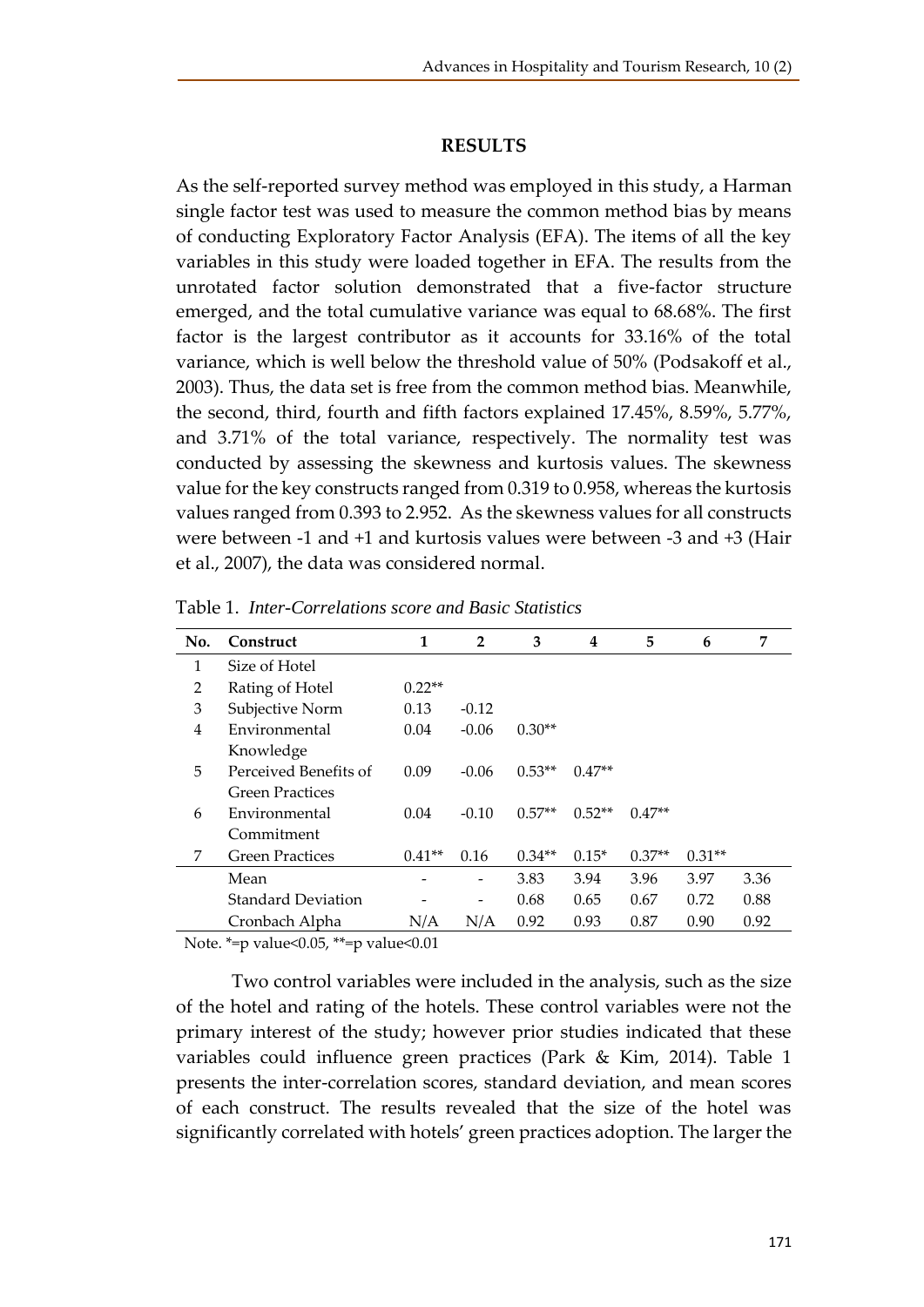hotel size will result in the more active green practices being adopted in the hotel (Park & Kim, 2014; Rahman et al., 2012).

## **Evaluation of Measurement Model**

A PLS algorithm was conducted to test the convergent and discriminant validity of the constructs. Table 2 depicts the factor loadings of items, average variance extracted (AVE) score and composite reliability score for each construct (Hair et al., 2019). Only one item (perceived benefits of green practice item 2 = PB2) with factor loading of 0.245 was removed from the

| Constructs                            | Items           | Loadings | <b>AVE</b> | <b>CR</b> |
|---------------------------------------|-----------------|----------|------------|-----------|
| Subjective Norm                       | SN1             | 0.866    | 0.703      | 0.934     |
|                                       | SN <sub>2</sub> | 0.864    |            |           |
|                                       | SN <sub>3</sub> | 0.845    |            |           |
|                                       | SN <sub>4</sub> | 0.845    |            |           |
|                                       | SN5             | 0.747    |            |           |
|                                       | SN <sub>6</sub> | 0.859    |            |           |
| Environmental Knowledge               | EK1             | 0.722    | 0.614      | 0.941     |
|                                       | EK <sub>2</sub> | 0.800    |            |           |
|                                       | EK3             | 0.749    |            |           |
|                                       | EK4             | 0.833    |            |           |
|                                       | EK <sub>5</sub> | 0.819    |            |           |
|                                       | EK6             | 0.833    |            |           |
|                                       | EK7             | 0.691    |            |           |
|                                       | EK8             | 0.858    |            |           |
|                                       | EK9             | 0.796    |            |           |
|                                       | EK10            | 0.716    |            |           |
| Perceived Benefits of Green Practices | PB1             | 0.751    | 0.657      | 0.905     |
|                                       | PB3             | 0.836    |            |           |
|                                       | PB4             | 0.832    |            |           |
|                                       | PB <sub>5</sub> | 0.867    |            |           |
|                                       | PB <sub>6</sub> | 0.759    |            |           |
| <b>Environmental Commitment</b>       | EC1             | 0.925    | 0.842      | 0.941     |
|                                       | EC <sub>2</sub> | 0.918    |            |           |
|                                       | EC <sub>3</sub> | 0.910    |            |           |
| <b>Green Practices</b>                | GP1             | 0.838    | 0.647      | 0.928     |
|                                       | GP <sub>2</sub> | 0.717    |            |           |
|                                       | GP3             | 0.868    |            |           |
|                                       | GP4             | 0.798    |            |           |
|                                       | GP <sub>5</sub> | 0.752    |            |           |
|                                       | GP <sub>6</sub> | 0.840    |            |           |
|                                       | GP7             | 0.809    |            |           |

Table 2*. Convergent Validity Result*

Note. AVE=Average Variance Extracted, CR=Composite Reliability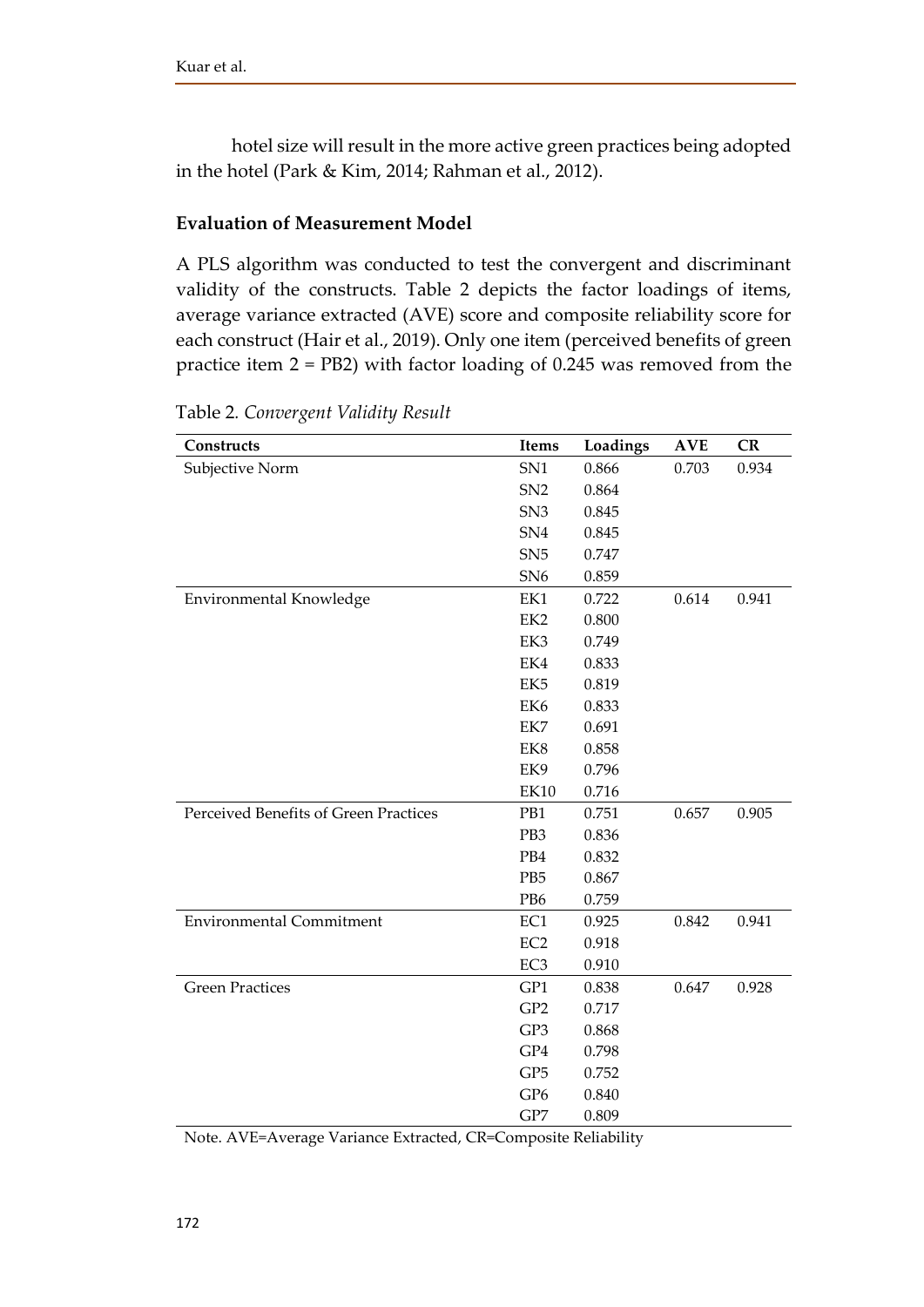measurement model. Except for EK7, the rest of the items have achieved a minimum required loading of 0.708 (Hair et al., 2019). EK7 was retained as the AVE score for each construct exceeded the threshold value of 0.500 (Hair et al., 2019). The AVE values ranged from 0.614 to 0.842. For composite reliability, the score for each construct has surpassed the minimum cut-off value of 0.7, ranging from 0.905 to 0.941. None of the construct composite reliability scores exceeded 0.95. Thus, there is no indication of indicator redundancy, which could compromise the content validity of the measurement (Hair et al., 2019). Thus, the convergent validity is deemed to be ascertained.

The discriminant validity was examined by generating Heterotrait-Monotrait (HTMT) Ratio (Henseler et al., 2015). Table 3 shows that none of the HTMT ratios is greater than the threshold of  $0.85$  (HTMT $_{0.85}$ ). Thus, it can be concluded that the constructs included in this study were conceptually different from each other (Hair et al., 2019).

| Table 3. Heterotrait-Monotrait Ratio Criterion |  |
|------------------------------------------------|--|
|                                                |  |

| No. | Construct                             |      |        |      | 4                        | э |
|-----|---------------------------------------|------|--------|------|--------------------------|---|
|     | Subjective Norm                       | -    |        |      |                          |   |
|     | Environmental Knowledge               | 0.33 |        |      |                          |   |
| З   | Perceived Benefits of Green Practices | 0.59 | 0.48   |      |                          |   |
| 4   | Environmental Commitment              | 0.62 | 0.53   | 0.56 | $\overline{\phantom{0}}$ |   |
| 5   | <b>Green Practices</b>                | 0.37 | (1.1() | 0.08 | 0.41                     |   |

# **Evaluation of Structural Model**

The structural model was assessed using the bootstrapping technique with 5000 re-samples. Table 4 depicts the path coefficient, t-statistics, effect size, predictive relevance, and explanatory power of the model. The explanatory power for EC and green practices is greater than 0.26 and it is indicated as a substantial level (Cohen, 1988). Based on the t-statistical results, the subjective norm ( $\beta$ =0.424, t=6.245, p<0.001) and environmental knowledge  $(\beta=0.354, t=4.242, p<0.001)$  are positively related with EC. However, perceived benefits ( $β=0.074$ ,  $t=1.018$ ,  $p>0.05$ ) are not significantly related to EC. Thus, hypotheses 2 and 4 are well supported by the data, but not hypothesis 6.

Table 4 reveals that EC ( $\beta$ =0.287, t=2.941, p<0.01), environmental knowledge ( $\beta$ =0.309, t=3.744, p<0.001), and perceived benefits ( $\beta$ =0.335, t=4.564, p<0.001) are positively related with green practices. Therefore, hypotheses 1, 5, and 7 are supported. On the other hand, subjective norms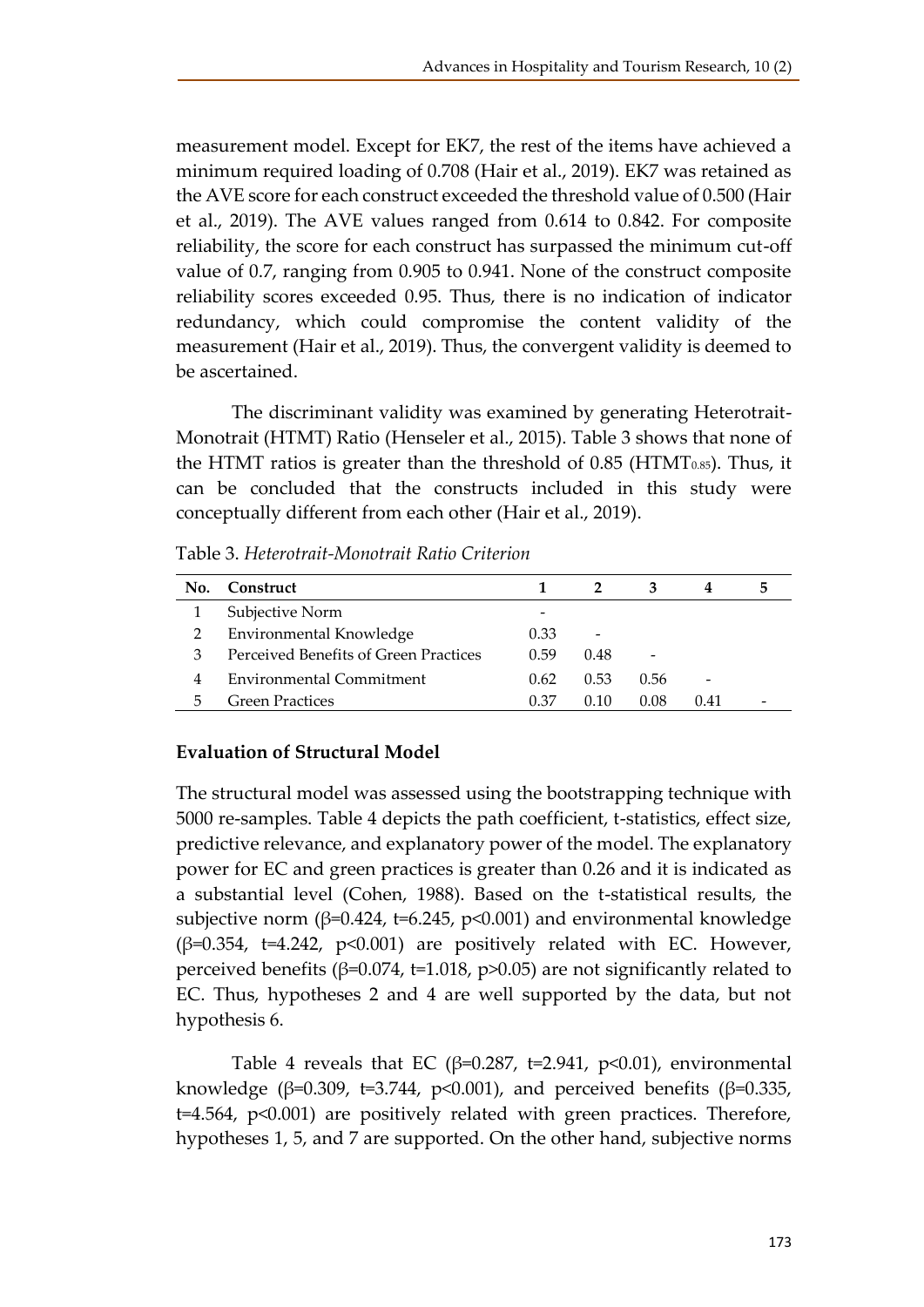do not exert a significant direct influence on green practices (β=0.068, t=0.696, p>0.05), thus the result fails to support hypothesis 3.

| H              | Path    | <b>Beta</b> | <b>SE</b> | t-Statistics | <b>Results</b>         | f <sup>2</sup> | $Q^2$ | $\mathbb{R}^2$ |
|----------------|---------|-------------|-----------|--------------|------------------------|----------------|-------|----------------|
| H <sub>2</sub> | SN > EC | 0.424       | 0.068     | $6.245**$    | Supported              | 0.235          |       |                |
| H <sub>4</sub> | EK > EC | 0.354       | 0.083     | $4.242**$    | Supported              | 0.179          | 0.371 | 0.462          |
| H <sub>6</sub> | PB > EC | 0.074       | 0.072     | 1.018        | Not Supported          |                |       |                |
| H1             | EC > GP | 0.287       | 0.098     | $2.941*$     | Supported              | 0.072          |       |                |
| H <sub>3</sub> | SN > GP | 0.068       | 0.098     | 0.696        | Not Supported<br>0.004 |                |       |                |
| H <sub>5</sub> | EK > GP | 0.309       | 0.082     | $3.744**$    | Supported              | 0.101          | 0.232 | 0.388          |
| H7             | PB > GP | 0.335       | 0.073     | $4.564**$    | Supported              | 0.109          |       |                |
|                |         |             |           |              |                        |                |       |                |

Table 4. *Structural Model Results*

Note. SE = Standard Errors, SN=Subjective Norm, EK=Environmental Knowledge, PB=Perceived Benefit of Green Practices, EC=Environmental Commitment, GP=Green Practices,  $Q^2$ =Predictive Relevance,  $R^2$ =Explanatory Power,  $*$ = p-value<0.01,  $**$  = p-value  $< 0.001$ 

For the mediation analysis, Table 5 shows that EC mediates the relationship between subjective norm and green practices ( $\beta$ =0.122, t=2.457, p<0.01). The finding indicates that a full mediation exists since the direct effect is insignificant, while the indirect effect appears to be significant (Zhao et al., 2010) when EC is examined as a mediator. To add, EC has been found to partially mediate the linkage between environmental knowledge and green practices ( $\beta$ =0.102, t=2.625, p<0.01). Conversely, the relationship between perceived benefits and green practices is not mediated by EC (β=0.021, t=0.885, p> 0.05). Hence, hypotheses 8a and 8b are supported by the data, but not hypothesis 8c.

The  $f<sup>2</sup>$  values 0.02, 0.15, and 0.35 denote small, medium, and large effect sizes, respectively (Cohen, 1988), the significance hypotheses paths, H2 (SN $\rightarrow$ EC) and H4 (EK $\rightarrow$ EC) show the medium effects size. Meanwhile, H1 (EC $\rightarrow$ GP), H5 (EK $\rightarrow$ GP), and H7 (PB $\rightarrow$ GP) indicate small effect sizes. The blindfolding technique is also conducted to examine the predictive relevance of the endogenous construct: EC and green practices. Table 4 indicates that the cross-validated redundancies value  $(Q<sup>2</sup>)$  for EC is 0.371 and green practices is 0.232, which are above zero, indicating that the exogenous variables in the current research model have predictive relevance for endogenous constructs (Hair et al., 2019). The exogenous variables explained 46.2% ( $R^2=0.462$ ) and 38.8% ( $R^2=0.388$ ) of the variance in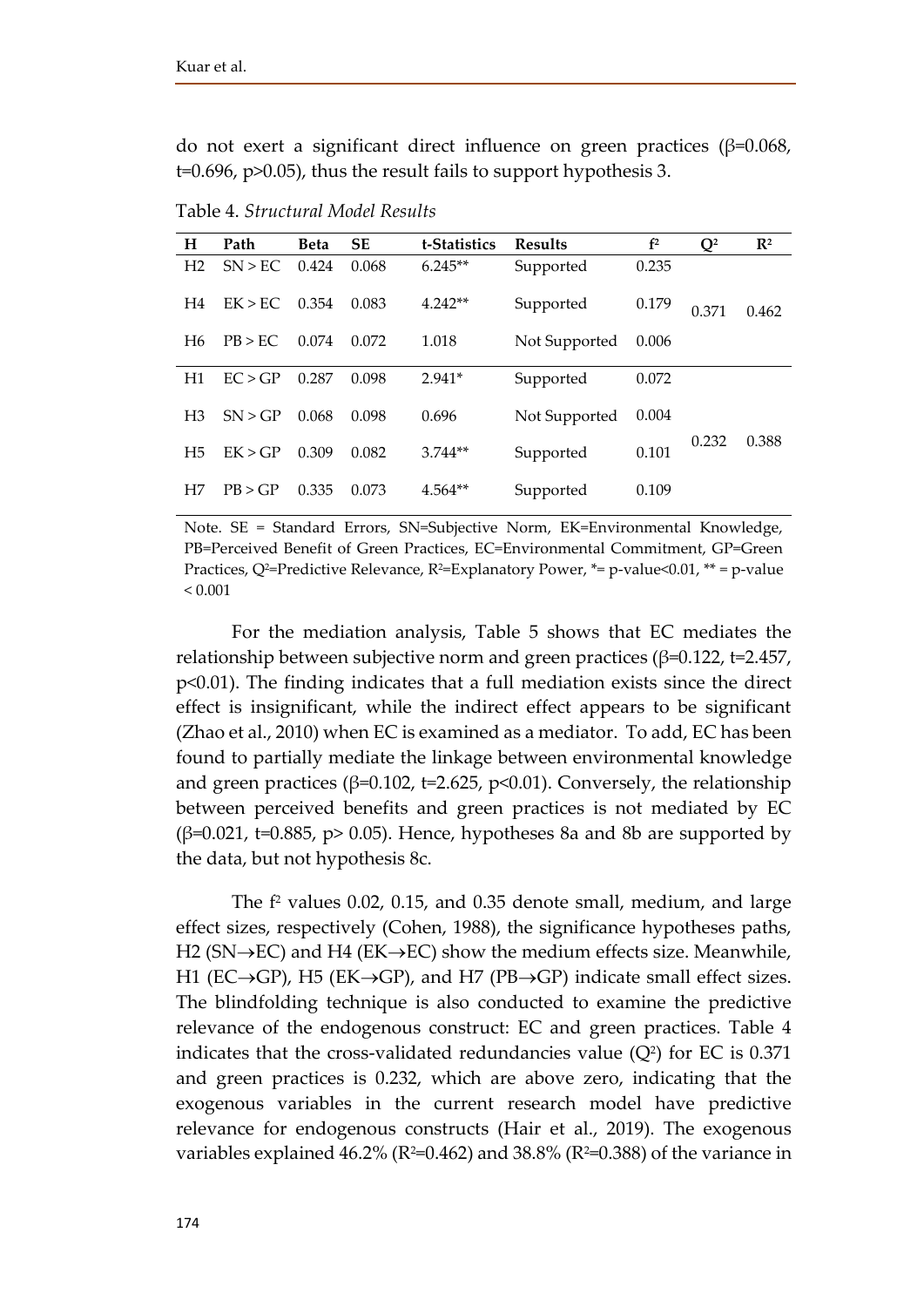EC and green practices adoption, respectively. As the  $\mathbb{R}^2$  is above 0.26, this indicates a substantial model based on Cohen's (1988) guideline.

| Н                | Path         | <b>Beta</b> | Std.<br>Error | t-<br><b>Statistics</b> | <b>Results</b>   |          | Bootstrapping<br>Confidence<br>Interval |
|------------------|--------------|-------------|---------------|-------------------------|------------------|----------|-----------------------------------------|
|                  |              |             |               |                         |                  | $5\%$ LL | 95% UL                                  |
| H <sub>8</sub> a | SN > EC > GP | 0.122       | 0.050         | $2.457*$                | Supported        | 0.049    | 0.212                                   |
| H <sub>8</sub> b | EK > EC > GP | 0.102       | 0.039         | $2.625*$                | Supported        | 0.043    | 0.168                                   |
| H <sub>8c</sub>  | PB > EC > GP | 0.021       | 0.023         | 0.885                   | Not<br>Supported | $-0.011$ | 0.066                                   |

Table 5. *Mediation Analysis Statistical Result*

Note. SN=Subjective Norm, EA=Environmental Awareness, EK=Environmental

Knowledge, PB=Perceived Benefit of Green Practices, EC=Environmental

Commitment, GP=Green Practices, LL=Lower Level, UP=Upper Level,

 $*$ =p value< $0.01$ 

#### **DISCUSSION AND CONCLUSIONS**

The overarching purpose of the present study is to investigate the interplay among subjective norms, environmental knowledge, environmental awareness, EC, and hotels' green practices in Malaysia. Parallel with our expectation, this study confirms that managers' EC is positively related to the adoption of green practices in a hotel, which is in line with an earlier study by Kim et al. (2015) based on a sample of the U.S. hotels' general managers. This shows that top managers with a greater level of EC are willing to devote time and effort to become involved and endorse green initiatives in their premises. The present finding is also consistent with the study by Saleem et al. (2020) and supports the notion of Upper Echelon Theory (Hambrick & Mason, 1984) that top management strategic judgment and choices (e.g., green practices) reflect their personal characteristic (e.g., commitment toward environmental preservation).

Meanwhile, subjective norms or the perceived stakeholder pressure were found to have the most profound influence in shaping the EC of the hotels' top managers in this study. The result agrees with the past studies (Park & Kim, 2014; Saleem et al., 2020) which supports the claim that perceived social pressure from a company's stakeholders can affect managers' commitment and attitude towards environmental initiatives. An interesting finding is that subjective norms are not related to green practices directly, but rather predict green practices indirectly through EC, indicating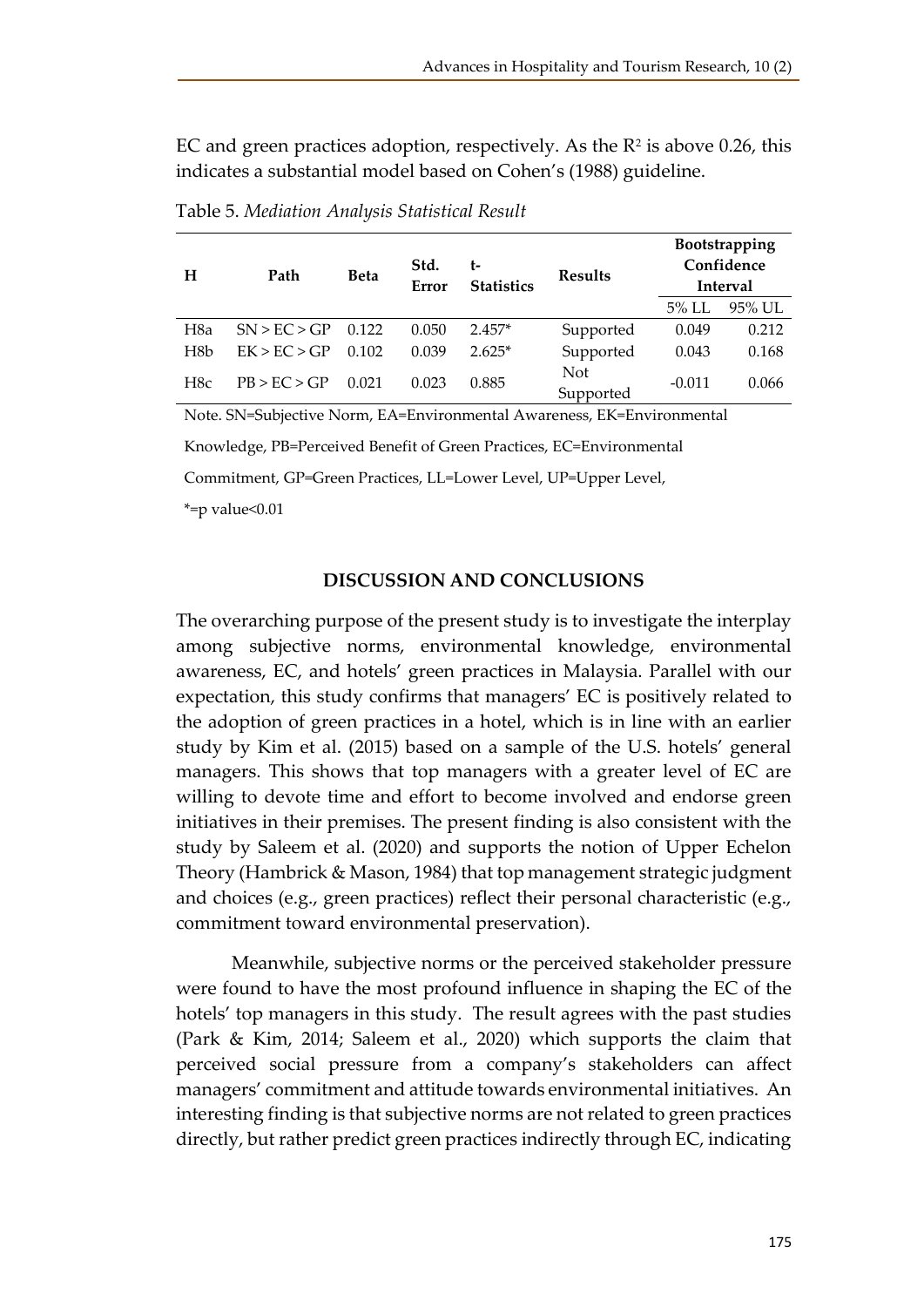a full mediation. This shows that subjective norms will promote green practices adoption mainly through top manager's EC. Top managers who perceive greater social pressures from stakeholders are more committed to supporting the environmentally friendly efforts, and in turn more prone to adopting green practices. Based on stakeholder theory, management should consider various stakeholders' expectations in making their judgment for the appropriate strategy. If they fail to do so, hotels may risk losing customers and damage the company's image (Kim & Kim, 2016). In this regard, it is also important to take note on the decision-making process from the upper echelon perspective (Hambrick & Mason, 1984). This is because management's commitment towards a particular action is likely to be affected by their perceptual and interpretative processes (Park & Kim, 2014; Saleem et al., 2020). Thus, when top managers realize that they cannot simply ignore the demands from the stakeholders, they have a greater sense of EC to incorporate green practices into the hotel operation.

Next, the present finding also shows that environmental knowledge has a direct positive effect on both managers' EC and adoption of green practices. Environmental knowledge has been recognized for its positive influence on an individual's pro-environmental behavior (Geiger et al., 2019; Safari et al., 2018). The results are consistent with Fryxell and Lo (2003) who postulated that scientific and practical knowledge related to the environment significantly affects managers' evaluations and strategic actions. In the mediation analysis, we have discovered that environmental knowledge influences green practices indirectly through top manager's EC. This shows that environmental knowledge is essential in evoking hotel top managers' EC, which in turn becomes an important source for the adoption of green practices in the hotels. The result is in line with the assumptions of Upper Echelon Theory (Hambrick & Mason, 1984), which state that personal attributes of key managers affect how they view the environmental issues, thus affecting their personal commitment and corporate decision. Top managers with adequate environmental knowledge have a better understanding of the consequences of deteriorating natural environment on human well-being and business operations. In turn, this stimulates top managers' commitment to play a key part in preserving the environment by adopting green practices.

As predicted, perceived benefits have a considerable impact on the implementation of green practices in the hotels, which corroborates with several past studies (e.g., Abdou et al., 2020; Park et al., 2014). Nevertheless, there was an absence of a significant direct relationship between perceived benefits with managers' EC. The assumption of the indirect relationship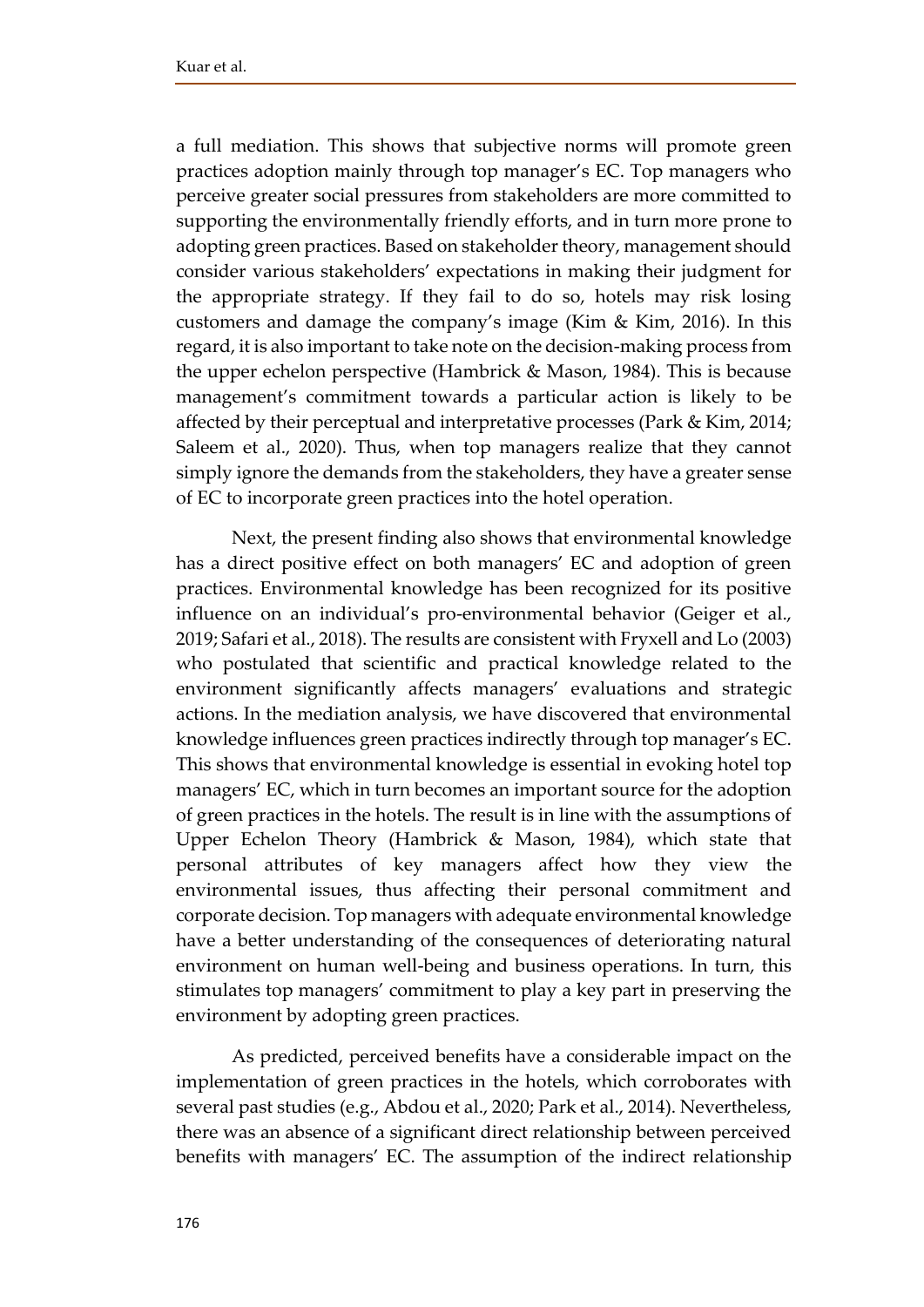between perceived benefits and green practices, through EC was not established. The results imply that the organizations still engage in green practices despite the absence of, or lack of, top managers' EC. This is rather surprising since the potential benefits should stimulate hotel managers' commitment towards green practices. Nevertheless, certain qualitative studies (e.g., Alonso-Almeida et al., 2017; Choi & Han, 2019) indicated that perceived benefits were not a sufficient motivator for a company to execute the environmental responsible strategy as some managers viewed that it is time-consuming and costly, especially when the focus is about short-term profitability. A plausible explanation for the absence of a positive link between perceived benefits and EC is that when there are obvious shreds of evidence of the potential benefits, it is easier to convince the top managers to adopt green practices. The efforts towards an environmentally friendly hotel can be initiated by others within the organization, while the top managers may remain open-minded towards the implementation of green practices that are advantageous to the hotels although they may not be fully involved. Some researchers (Ferdig, 2007; Hemingway, 2005) postulated that anyone within the organization can emerge as a change agent for green practices regardless of their roles or positions. Nevertheless, the results should not undermine the critical role of top managers' EC.

# **Theoretical Implications**

While supporting the linkages between EC and green practices as addressed by existing works (e.g., Kim et al., 2015), this study provides a unique insight to the existing pieces of literature by confirming that subjective norms (i.e., perceived stakeholder pressure) and environmental knowledge determine the hotels' adoption of green practices through top managers' sense of commitment to the environment in Malaysia, which is a developing country. Several theoretical implications are identified. First of all, we found that subjective norm has a stronger effect on top managers' EC than environmental knowledge and perceived benefits. Cantele and Zardini (2020) argued that the most effective and significant method to encourage managers to engage in green practices is social pressure where managers' green action commitment is influenced by various stakeholders such as suppliers, customers, employees, government, general community, and shareholders.

Secondly, perceived benefits have revealed to be the strongest factor that led managers to be involved in green practices by the implementation of environmental programs and guidelines (Chen et al., 2018; Kim et al., 2017). This is followed by environmental knowledge and top manager's EC.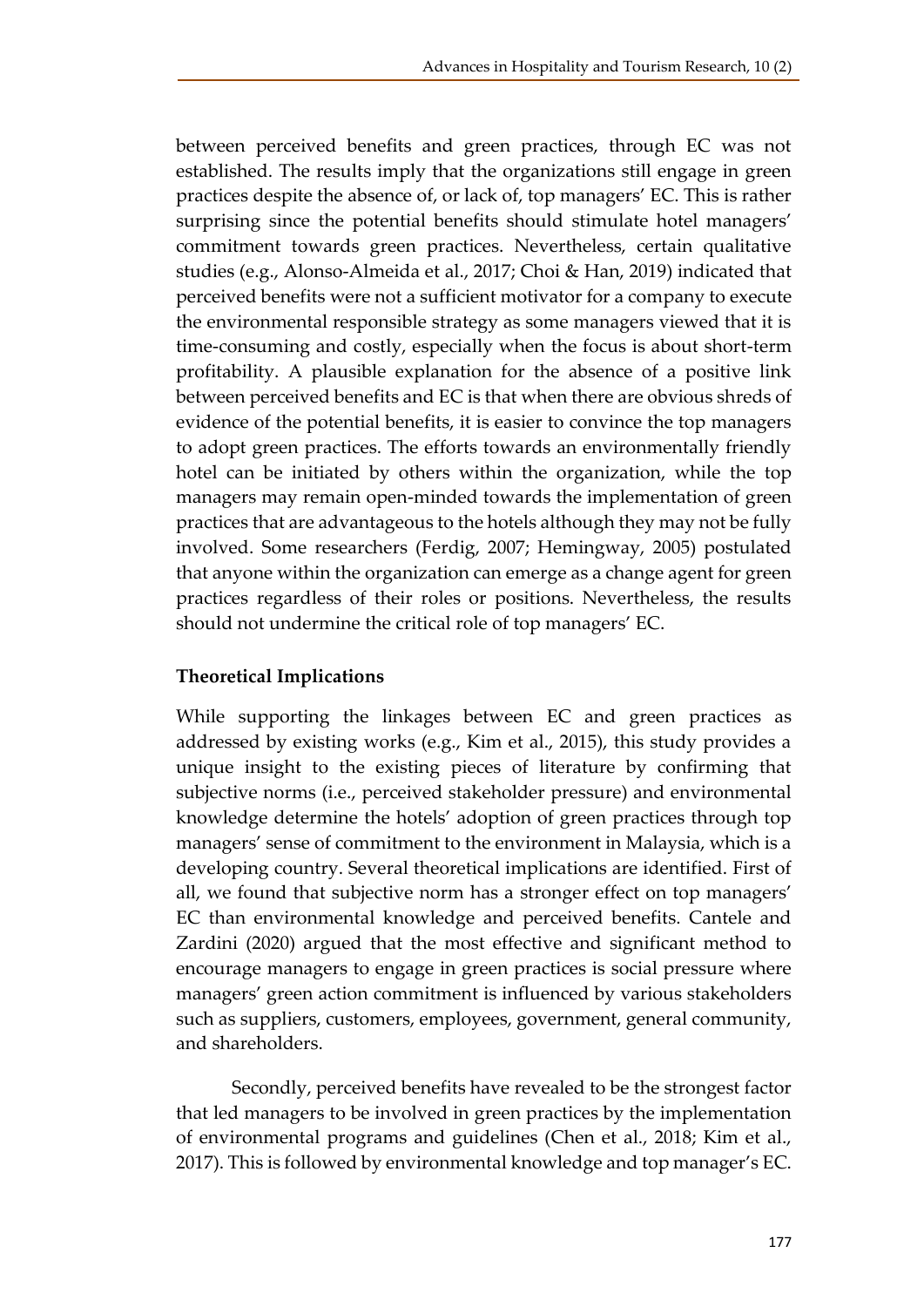Chandran and Bhattacharya (2019) denoted that hoteliers are willing to practice green initiative due to costs savings and brand image which could sustain the performance of hotels (Abdou et al., 2020; Chen et al., 2018; Kularatne et al., 2019). Thus far, there are limited studies that have tested the relationship between perceived benefits and green practices among top managers in hotel sector. As a result, this has offered a new finding in the field of environmentally responsible behavior studies.

Thirdly, top manager's EC played an important role in the proposed model by mediating the relationship between subjective norm and green practices as well as between environmental knowledge and green practices. Top manager's EC should not be neglected if hoteliers intend to adopt green practices. The EC of top managers is essential for the success of hotels' green practices (Abdou et al., 2020) as they are responsible for leading the entire organization and setting themselves as a role model by taking the initiatives to transform their hotel to be a more environmentally responsible hotel (Geiger et al., 2019).

## **Practical Implications**

Given the increasing number of environmental issues, the insights we gleaned point to the need to delve more deeply into finding the most effective way in providing environmental education among present and future managers so that they have greater environmental knowledge and create greater awareness to develop a greener hotel. Relevant environmental knowledge helps managers avoid the ignorance about the environmental impacts of hotel operations. This can be achieved by attending workshops, conferences, seminars, and talks that are related to hotels' green practices. Through these events and activities, managers can remain well-informed and convinced about the benefits of adopting green practices. Thus, they are more likely to possess greater EC, which can eventually translate into actions for a greener hotel. Moreover, Hsiao et al. (2018) stressed that a budget should be allocated for acquiring and developing human resources with environmental knowledge and expertise. Besides, the hotels should have environmental policies in place and emphasize on the use of eco-friendly equipment and facilities. Additionally, it is important to have a top manager or senior manager with high EC to oversee the implementation of green practices. As the tourism and hotel industries are closely related, hoteliers' efforts to preserve the natural environment are not only beneficial to the hotel (e.g., greater cost efficiency, competitiveness, and profitability), but also serve as a way in ensuring the sustainability of the business in the long run.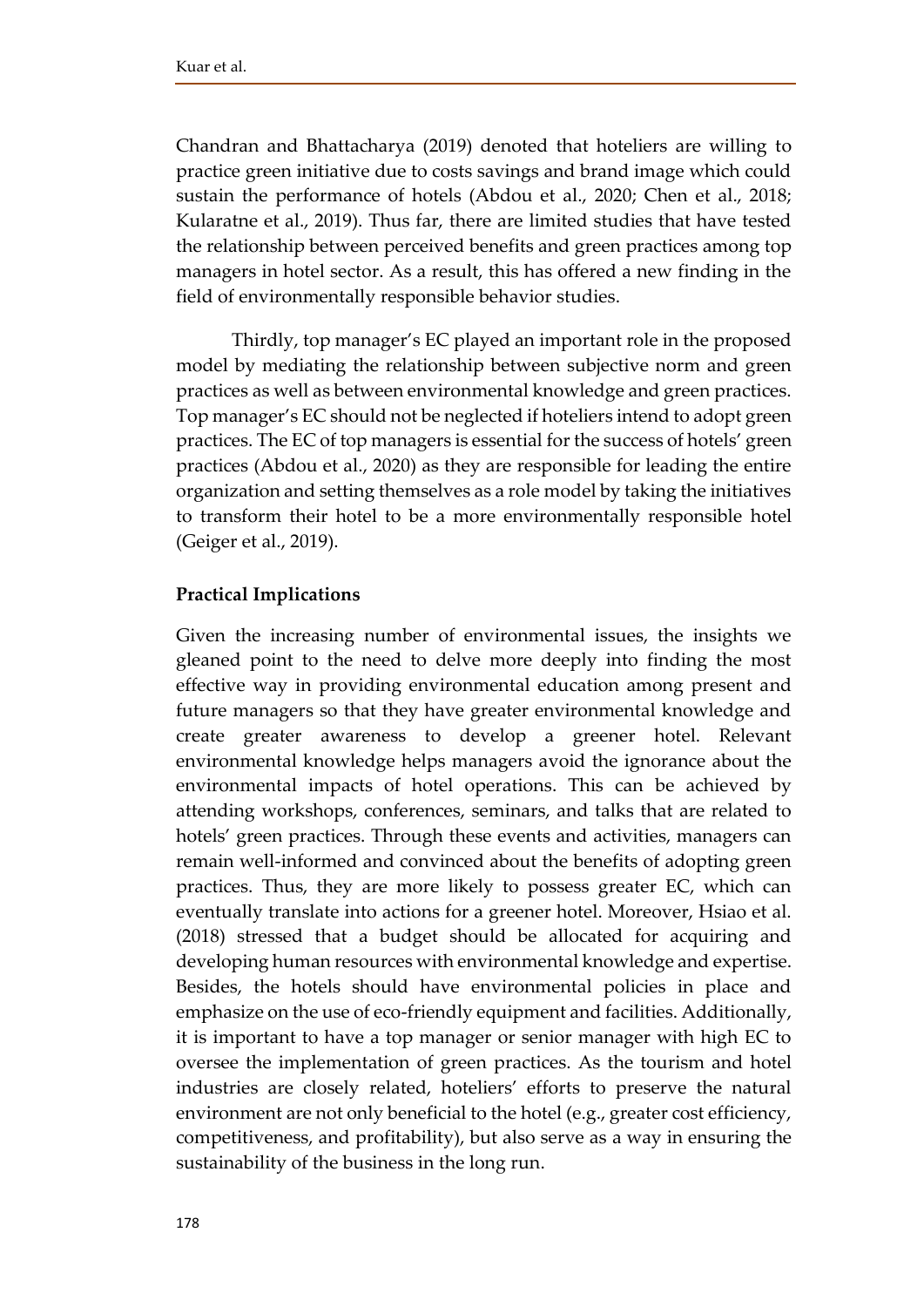In view that subjective norms influence top managers' EC, the government's national policy and relevant regulations that emphasize green growth will serve as strong signals to hoteliers to be committed in supporting green initiatives. The finding also points out that environmentally conscious customers, employees, and the general community can express their views and provide suggestions for an environmentally friendlier hotel via various communication channels as their actions can influence hotels' green decision. The suppliers can influence the hoteliers by promoting a collaboration to develop green supply chains (Al-Aomar & Hussain, 2017). It is also important for managers to monitor and understand stakeholders' environmental expectations regularly, so that they can take appropriate actions to respond to the demands of various stakeholders. In addition, hotel associations can disseminate more information regarding the benefits of green practices adoption and share the knowledge on achieving effective and efficient green practices. Relevant stakeholders including Malaysian Association of Hotels, and Ministry of Tourism, Arts, and Culture and Ministry Investment Development Authority (MIDA) should allocate a budget for hotels to initiate green practices, such as the installation of solar panel on top of the hotel roofs. In addition, MIDA and the Malaysian Green Technology and Climate Change Centre (MGTC) could enlarge or extend the coverage of the current tax incentive package, known as Green Investment Tax Allowance (GITA) and Green Income Tax Exemption (GITE), to the hotel sector (EdgeProp, 2016; My Hijau, 2018).

### **Limitations and Future Study**

Having carried out the study, there are some limitations that have been discovered. Firstly, this study is a cross-sectional design study, therefore, it precludes the ability to draw the causality of the proposed relationships. Besides, the number of the hotels' top managers who participated in this study can be considered as small, and this may limit the generalization of the results. As such, a longitudinal study that involves more top managers from different hotels will enhance the reliability and generalization of the study.

Next, this study did not capture the ownership types of the hotels (e.g., chain-affiliated or independent). Future researchers can extend the present study by evaluating the relative influence of different stakeholders' perceived benefits on top managers' EC and green practices, which is moderated by the hotel size and ownership types of the hotels (Nejati et al., 2014; Ouyang et al., 2019; Rahman et al., 2012). Besides, the present study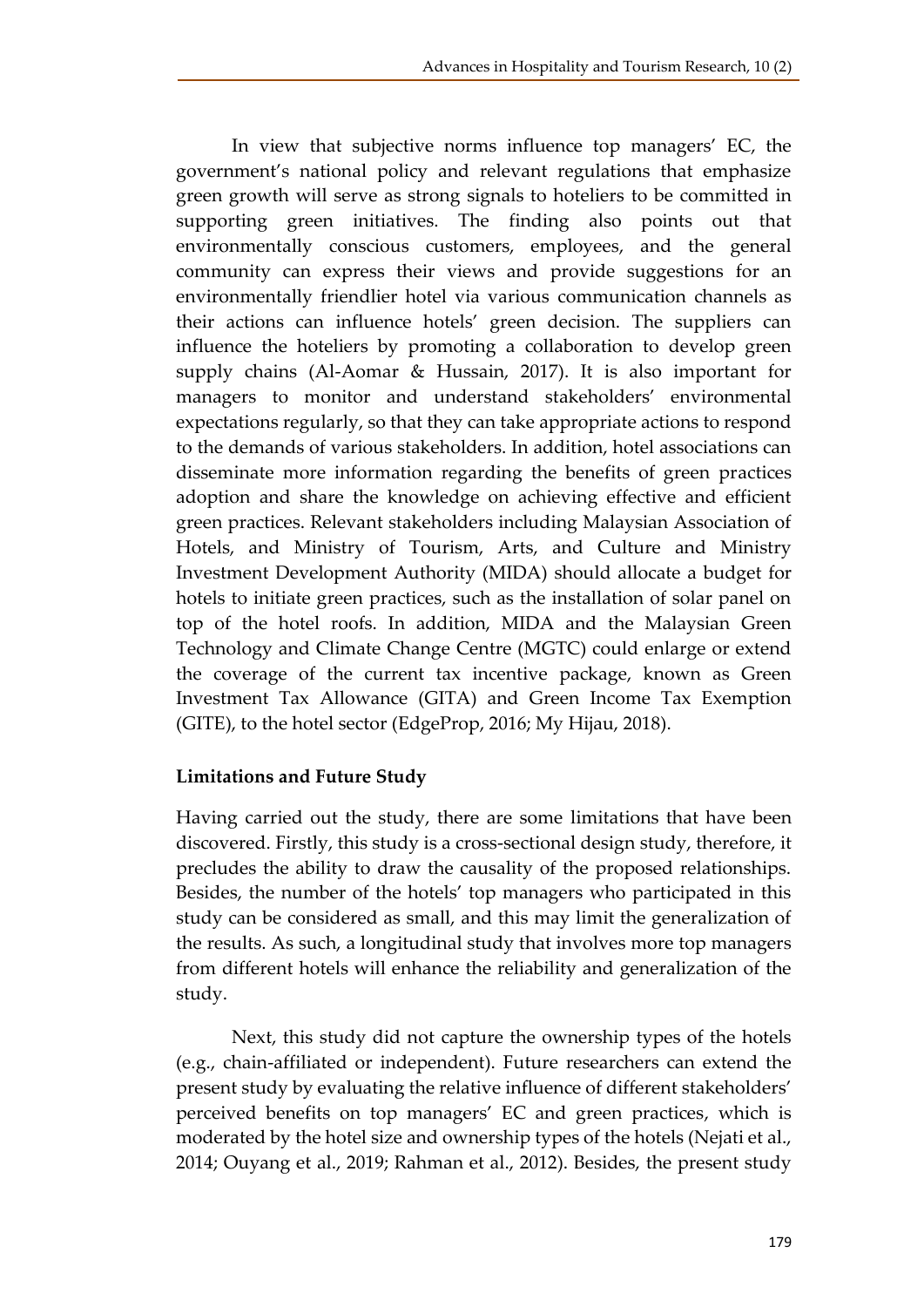included hotels of different ratings, and yet, the proportions of 4 and 5-star hotels were relatively small as compared to other categories. It is also possible for future researchers to include a more equal number of hotels from different categories to enable sound comparison and further analysis to be performed.

#### **ACKNOWLEDGMENT**

The research has been carried out under Fundamental Research Grant Scheme project FRGS/1/2018/2203UTAR/02/1 by Ministry of Higher Education of Malaysia.

#### **REFERENCES**

- Abatecola, G., & Cristofaro, M. (2020). Hambrick and Mason's "Upper Echelons Theory": Evolution and open avenue. *Journal of Management History, 26*(1), 116-136. https://doi.org/10.1108/JMH-02-2018-0016
- Abdou, A. H., Hassan, T. H., & El Dief, M. M. E. (2020). A description of green hotel practices and their role in achieving sustainable development. *Sustainability, 12*, 1- 20. https://doi.org/10.3390/su12229624
- Agnew, C. (2009). Commitment, theories and typologies. *Department of Psychological Sciences Faculty Publications.* Paper 28. Retrieved October 10, 2020, from https://docs.lib.purdue.edu/psychpubs/28/
- Ajzen, I. (1991). The theory of planned behavior. *Organizational Behaviour and Human Decision Process, 50*, 179-211. https://doi.org/10.1016/0749-5978(91)90020-T
- Alonso-Almeida, M. del M., Fernández Robin, C., Celemín Pedroche, M. S., & Astorga, P. S. (2017). Revisiting green practices in the hotel industry: A comparison between mature and emerging destinations. *Journal of Cleaner Production*, *140*, 1415–1428. https://doi.org/10.1016/j.jclepro.2016.10.010
- Al-Aomar, R., & Hussain, M. (2017). An assessment of green practices in a hotel supply chain: A study of UAE hotels. *Journal of Hospitality and Tourism Management, 32*, 71- 81. http://dx.doi.org/10.1016/j.jhtm.2017.04.002
- Anderson, J. C., & Gerbing, D. W. (1988). Structural equation modeling in practice: A review and recommended two-step approach. *Psychological Bulletin, 103*(3), 411– 423. https://doi.org/10.1037/0033-2909.103.3.411
- Bagur-Femenias, L., Celma, D., & Patau, J. (2016). The adoption of environmental practices in small hotels. Voluntary or mandatory? An empirical approach. *Sustainability, 8*(7), 695, 1-14. https://doi.org/10.3390/su8070695
- Banerjee, S. B., Iyer, E. S., & Kashyap, R. K. (2003). Corporate environmentalism: Antecedents and influence of industry type*. Journal of Marketing, 67*(2), *106– 122.* https://doi.org/10.1509/jmkg.67.2.106.18604
- Best, M. N., & Thapa, B. (2013). Motives, facilitators and constraints of environmental management in the Caribbean accommodations sector. *Journal of Cleaner Production, 52*, 165-175. https://doi.org/10.1016/j.jclepro.2013.03.005
- Bromiley, P., & Rau, D. (2016). Social, behavioral, and cognitive influences on upper echelons during strategy process: a literature review. *Journal of Management, 42*(1), 174-202. https://doi.org/10.1177/0149206315617240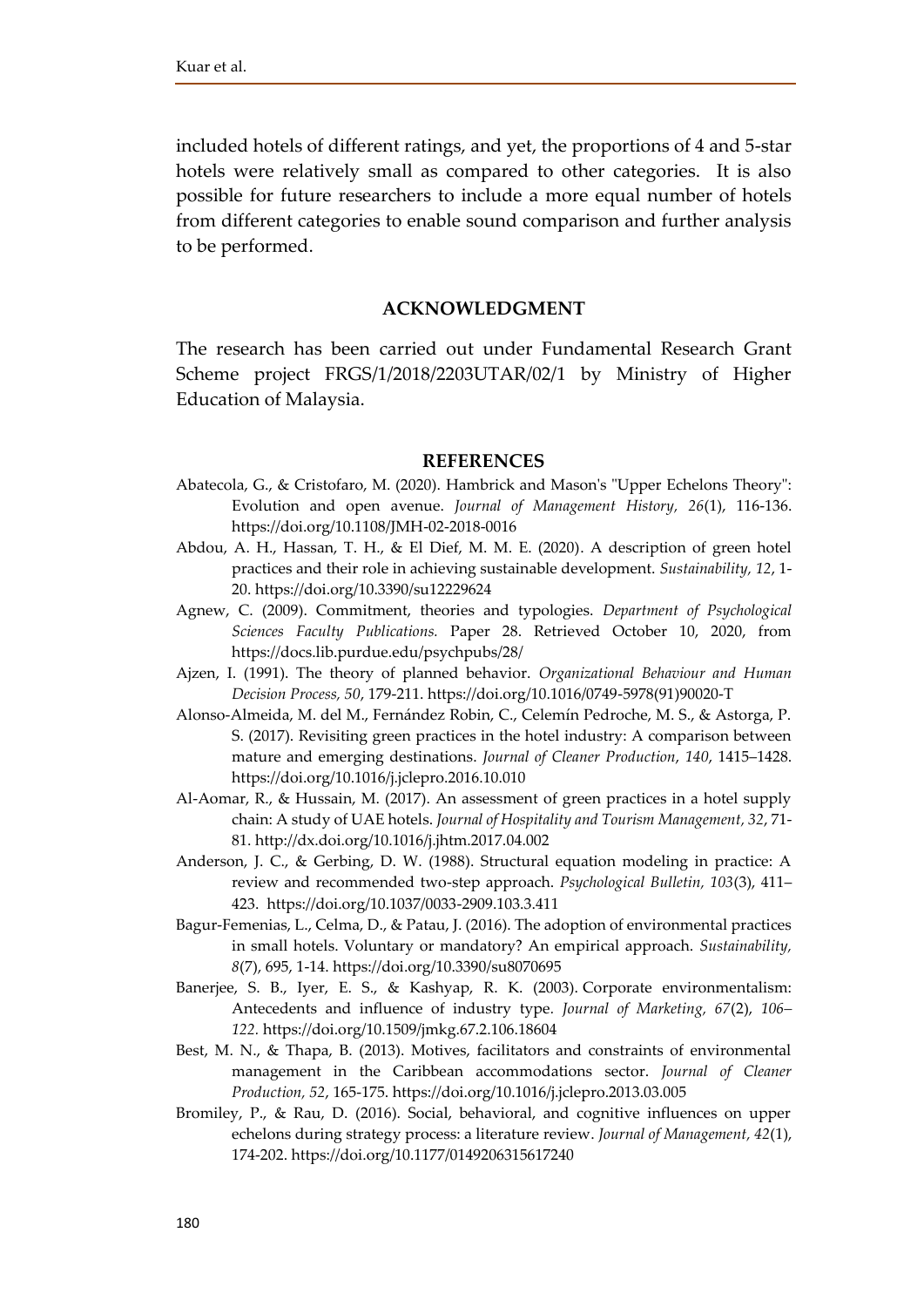- Budovska, V., Delgado, A. T., & Øgaard, T. (2019). Pro-environmental behavior of hotel guests: Application of the theory of planned behavior and social norms to towel reuse. *Tourism and Hospitality Research, 20*(1), 105-116. https://doi.org/10.1177/1467358419831431
- Butler, J. (2008). The compelling "hard case" for "green" hotel development. *Cornell Hospitality Quarterly*, *49*(3), 234-244. https://doi.org/10.1177/1938965508322174
- Calabrese, A., Costa, R., Levialdi, N., & Menichini, T. (2019). Integrating sustainability into strategic decision-making: A fuzzy AHP method for the selection of relevant sustainability issues. *Technological Forecasting & Social Change, 139*, 155-168. https://doi.org/10.1016/j.techfore.2018.11.005
- Cantele, S., & Zardini, A. (2020). What drives small and medium enterprises towards sustainability? Role of interactions between pressures, barriers, and benefits. *Corporate Social Responsibility and Environmental Management, 27*(1), 126-136. https://doi.org/10.1002/csr.1778
- Cantor, D. E., Morrow, P. C., McElroy, J. C., & Mantabon, F. (2013). The role of individual and organizational factors in promoting firm environmental practices. *International Journal of Physical Distribution & Logistics Management, 43*(5/6), 407-426. https://doi.org/10.1108/IJPDLM-03-2012-0071
- Casey, D., & Siber, S. (2016). Employees, sustainability and motivation: Increasing employee engagement by addressing sustainability and corporate social responsibility. *Research in Hospitality Management, 6*(1), 69-76. https://doi.org/10.2989/RHM.2016.6.1.9.1297
- Chan, E. S. W., Hon, A. H. Y., Chan, W., & Okumus, F. (2014). What drives employees' intentions to implement green practices in hotels? The role of knowledge, awareness, concern and ecological behaviour. *International Journal of Hospitality Management, 40*, 20-28. http://dx.doi.org/10.1016/j.ijhm.2014.03.001
- Chandran, C., & Bhattacharya, P. (2019). Hotel's best practices as strategic drivers for environmental sustainability and green marketing. *Journal of Global Scholars of Marketing Science*, *29*(2), 218-233. https://doi.org/10.1080/21639159.2019.1577156
- Chen, L., Zhao, X., Tang, O., Price, L., Zhang, S., & Zhu, W. (2017). Supply chain collaboration for sustainability: A literature review and future research agenda. *International Journal of Production Economics, 194*, 73-87. https://doi.org/10.1016/j.ijpe.2017.04.005
- Chen, S., Chen, H. H., Zhang, K. Q., & Xu, X. L. (2018). A comprehensive theoretical framework for examining learning effects in green and conventionally managed hotels. *Journal of Cleaner Production, 174*, 1392-1399. https://doi.org/10.1016/j.jclepro.2017.10.321
- Cheyne, J., & Barnett, S. (2001). The greening of accommodation: stakeholder perspectives of environmental programmes in New Zealand hotels and luxury lodges. *Journal of corporate citizenship*, *1,* 115-126. https://doi.org/10.9774/GLEAF.4700.2001.sp.00011
- Choi, D., & Han, T.-I. (2019). Green practices among fashion manufacturers: Relationship with cultural innovativeness and perceived benefits. *Social Sciences, 8*, 1- 16**.** https://doi.org/10.3390/socsci8050138
- Choi, H.-M., Kim, W.G., Kim, Y. J., & Agmapisarn, C. (2019). Hotel environmental management initiative (HEMI) scale development, *International Journal of Hospitality Management, 77*, 562-572. https://doi.org/10.1016/j.ijhm.2018.08.020
- Cohen, J. (1988). *Statistical power analysis for the behavioural sciences* (2nd ed.). Lawrence Erlbaum Associates.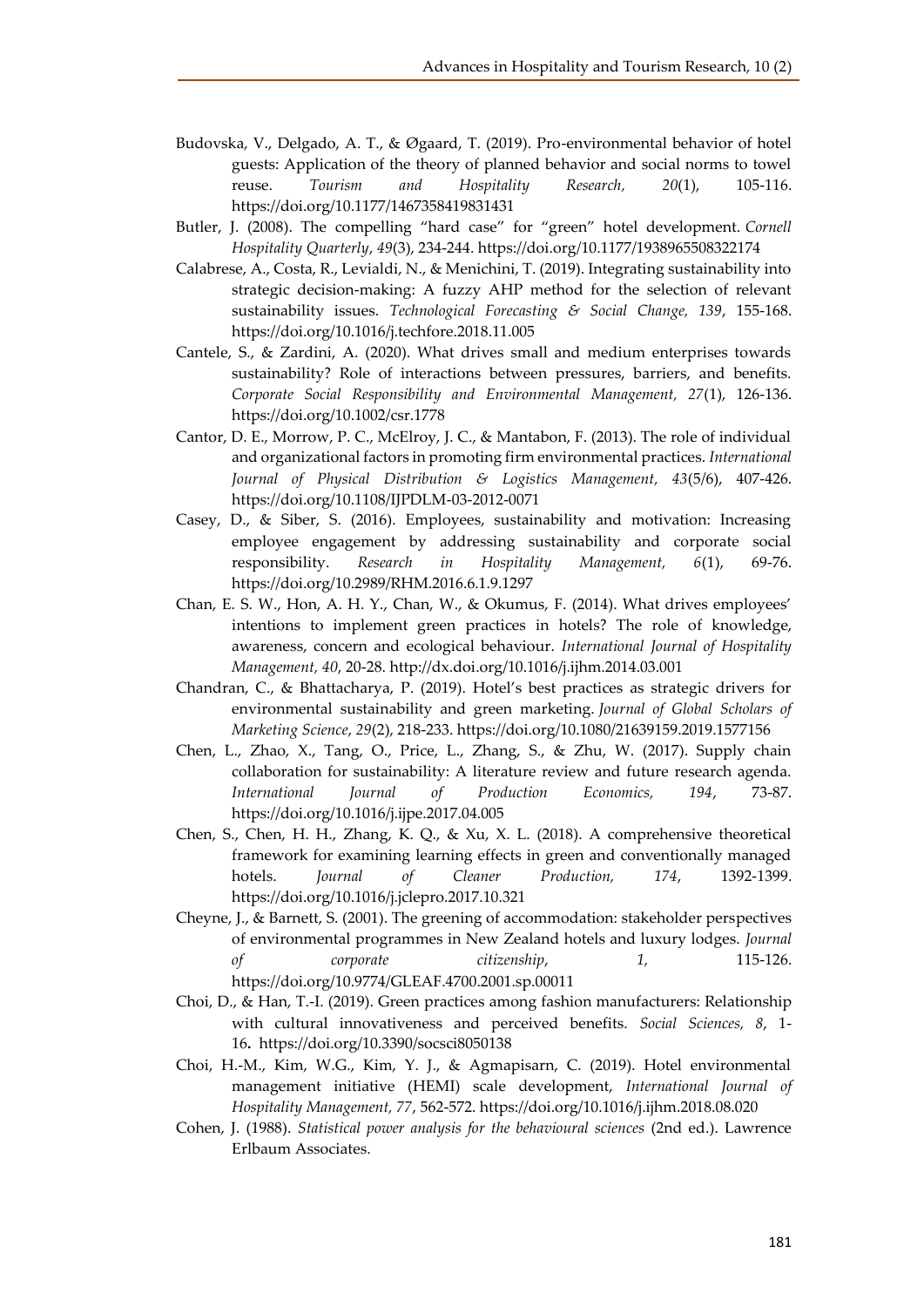- Davis, J. L., Green, J. D., & Reed, A. (2009). Interdependence with the environment: Commitment, interconnectedness, and environmental behavior. *Journal of Environmental Psychology, 29*, 173-180. https://doi.org/10.1016/j.jenvp.2008.11.001
- Davis, J. L., Le, B., Coy, A. E., Rickert, J., Regan, B., & Ridgeway, K. (2015). Commitment to the environment: The role of subjective norms in college and community samples. *Journal of Applied Social Psychology, 45*(10), 568-583. https://doi.org/10.1111/jasp.12320
- Dimara, E.; Manganari, E. & Skuras, D. (2017). Don't change my towels please: Factors influencing participation in towel reuse programs. *Tourism Management*, *59*, 425– 437. https://doi.org/10.1016/j.tourman.2016.09.003
- Dubey, R., Gunasekaran, A., Helo, P., Papadopoulos, T., Childe, S. J., & Sahay, B.S. (2017). Explaining the impact of reconfigurable manufacturing systems on environmental performance: The role of top management and organizational culture. *Journal of Cleaner Production, 141*, 56-66. https://doi.org/10.1016/j.jclepro.2016.09.035
- EdgeProp (2016, 5 August). Mida, GreenTech introduce tax allowances to encourage businesses to go green. Retrieved September 20, 2021, from https://www.edgeprop.my/content/834812/mida-greentech-introduce-taxallowances-encourage-businesses-go-green
- Faul, F., Erdfelder, E., Lang, A.-G., & Buchner, A. (2007). G\*Power 3: a flexible statistical power analysis program for the social, behavioral, and biomedical sciences. *Behavioural Research Model, 39*(2), 175-191. https://doi.org/10.3758/bf03193146.
- Ferdig, M. A. (2007). Sustainability leadership: Co-creating a sustainable future. *Journal of Change Management, 7*, 25-35. https://doi.org/10.1080/14697010701233809
- Fernández-Robin, C., Celemín-Pedroche, M. S., Santander-Astorga, P., & Alonso-Almeida, M. del M. (2019). Green practices in hospitality: A Contingency approach. *Sustainability*, *11*(13), 1–24. https://doi.org/10.3390/su11133737
- Freeman, R.E. (1984). *Strategic management: A stakeholder approach*. Boston: Pitman Publishing Inc.
- Freeman, R. E., & Dmytriyev, S. (2017). Corporate social responsibility and stakeholder theory: Learning from each other. *Emerging Issues in Management*, *2*, 7- 15. http://dx.*doi*.org/10.4468/2017.1.02freeman.dmytriyev
- Fryxell, G. E., & Lo, C. W. H. (2003). The influence of environmental knowledge and values on managerial behaviours on behalf of the environment: An empirical examination of managers in China. *Journal of Business Ethics, 46*, 45–69. https://doi.org/10.1023/A:1024773012398
- Geiger, S., Dombois, C., & Funke, J. (2018). The role of environmental knowledge and attitude: Predictors for ecological behavior across cultures? An analysis of Argentinean and German students. *Umweltpsychologie, 22*(1), 69-87.
- Geiger S. M., Geiger, M. & Wilhelm, O. (2019). Environment-specific vs. general knowledge and their role in pro-environmental behavior. *Frontiers in Psychology, 10*(718), 1-12. https://doi.org/10.3389/fpsyg.2019.00718
- Gupta, A. K., & Gupta, N. (2021). Environment practices mediating the environmental compliance and firm performance: An institutional theory perspective from emerging economies. *Global Journal of Flexible Systems Management, 22*(3), 157-178. https://doi.org/10.1007/s40171-021-00266-w
- Hair, J. F., Money, A. H., Samouel, P., & Page, M. (2007). *Research methods for business*. West Sussex: John Wily & Sons.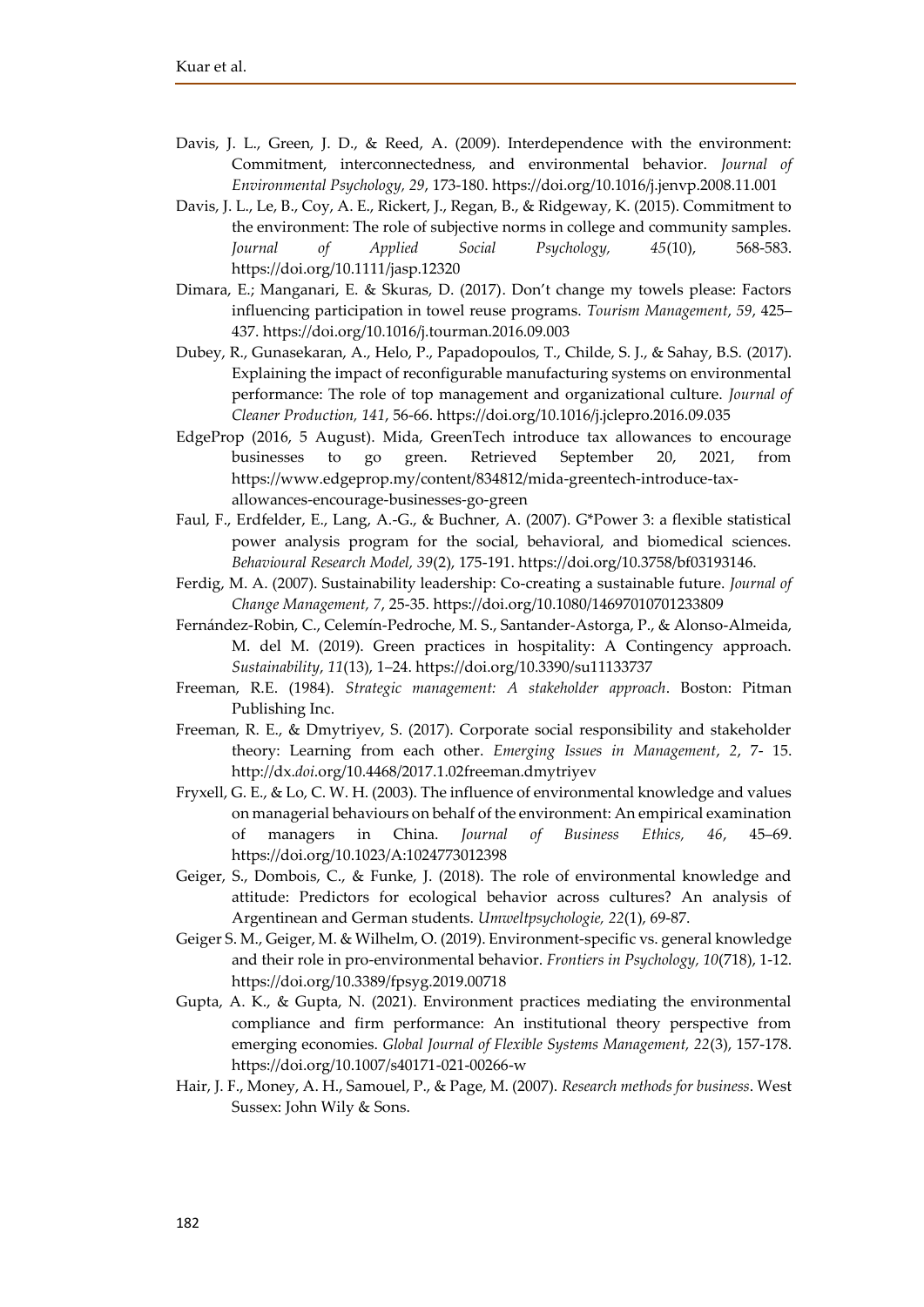- Hair, J. F., Risher, J. J., Sarstedt, M., & Ringle, C. M. (2019). When to use and how to report the results of PLS-SEM. *European Business Review, 31*(1), 2-24. https://doi.org/10.1108/EBR-11-2018-0203
- Hambrick, D. C. & Mason, P. A. (1984). Upper echelons: the organization as a reflection of its top managers. *Academy of Management Review, 9*(2), 193-206. https://doi.org/10.2307/258434
- Han, H., Lee, J.-S., Trang, H. L. T., Kim, W. (2018). Water conservation and waste reduction management for increasing guest loyalty and green hotel practices. *International Journal of Hospitality Management, 75*, 58-66. https://doi.org/10.1016/j.ijhm.2018.03.012.
- Henseler, J., Ringle, C. M., & Sarstedt, M. (2015). A new criterion for assessing discriminant validity in variance-based structural equation modeling. *Journal of the Academy of Marketing Science, 43*(1), 115-135. https://doi.org/10.1007/s11747-014-0403-8
- Hemingway, C. A. (2005). Personal values as a catalyst for corporate social entrepreneurship. *Journal of Business Ethics, 60*, 233-249. https://doi.org/10.1007/s10551-005-0132-5
- Hsiao, T. Y., Chuang, C.-M., & Huang, L. (2018). The contents, determinants, and strategic procedure for implementing suitable green activities in star hotels. *International Journal of Hospitality Management*, *69*, 1-13. http://dx.doi.org/10.1016/j.ijhm.2017.10.00
- Kaiser, F. G., Ranney, M., Hartig, T., & Bowler, P. A. (1999). Ecological behavior, environmental attitude, and feelings of responsibility for the environment. *European Psychologist, 42*, 59-74. https://doi.org/10.1027/1016-9040.4.2.59
- Karatepe, O. M., Rezapouraghdam, H., & Hassannia, R. (2020). Job insecurity, work engagement and their effects on hotel employees' nongreen and nonattendance behaviors. *International Journal of Hospitality Management, 87*, 102472. https://doi.org/10.1016/j.ijhm.2020.102472
- Keogh, P. D., & Polonsky, M. J. (1988). Environmental commitment: A basis for environmental entrepreneurship? *Journal of Organization Change Management, 11*(1), 38–49. https://doi.org/10.1108/09534819810369563.
- Kim, H. J., Park, J., & Wen, J. (2015). General managers' environmental commitment and environmental involvement of lodging companies: The mediating role of environmental management capabilities. *International Journal of Contemporary Hospitality,* 27(7), 1499-1519. https://doi.org/10.1108/IJCHM-01-2014-0011
- Kim, J.-Y., Hlee, S., & Joun, Y. (2016). Green practices of hotel industry: Analysis through the windows of smart tourism system. *International Journal of Information Management, 36*, 1340-1349. https://doi.org/10.1016/j.ijinfomgt.2016.05.001
- Kim, M.-S., Kim, J., & Thapa, B. (2018a). Influence of environmental knowledge on affect, nature affiliation and pro-environmental behaviors among tourists. *Sustainability, 10*, 1-16. https://doi.org/10.3390/su10093109
- Kim, S. B., & Kim, D. Y. (2016). The impacts of corporate social responsibility, service quality, and transparency on relationship quality and customer loyalty in the hotel industry. *Asian Journal of Sustainability and Social Responsibility,* 1, 39–55. https://doi.org/10.1186/s41180-016-0004-1
- Kim, S.-H., Lee, K., & Fairhurst, A. (2017). The review of "green" research in hospitality, 2000-2014: Current trends and future research directions. *International Journal of Contemporary Hospitality Management, 29*(1), 226-247. https://doi.org/10.1108/IJCHM-11-2014-0562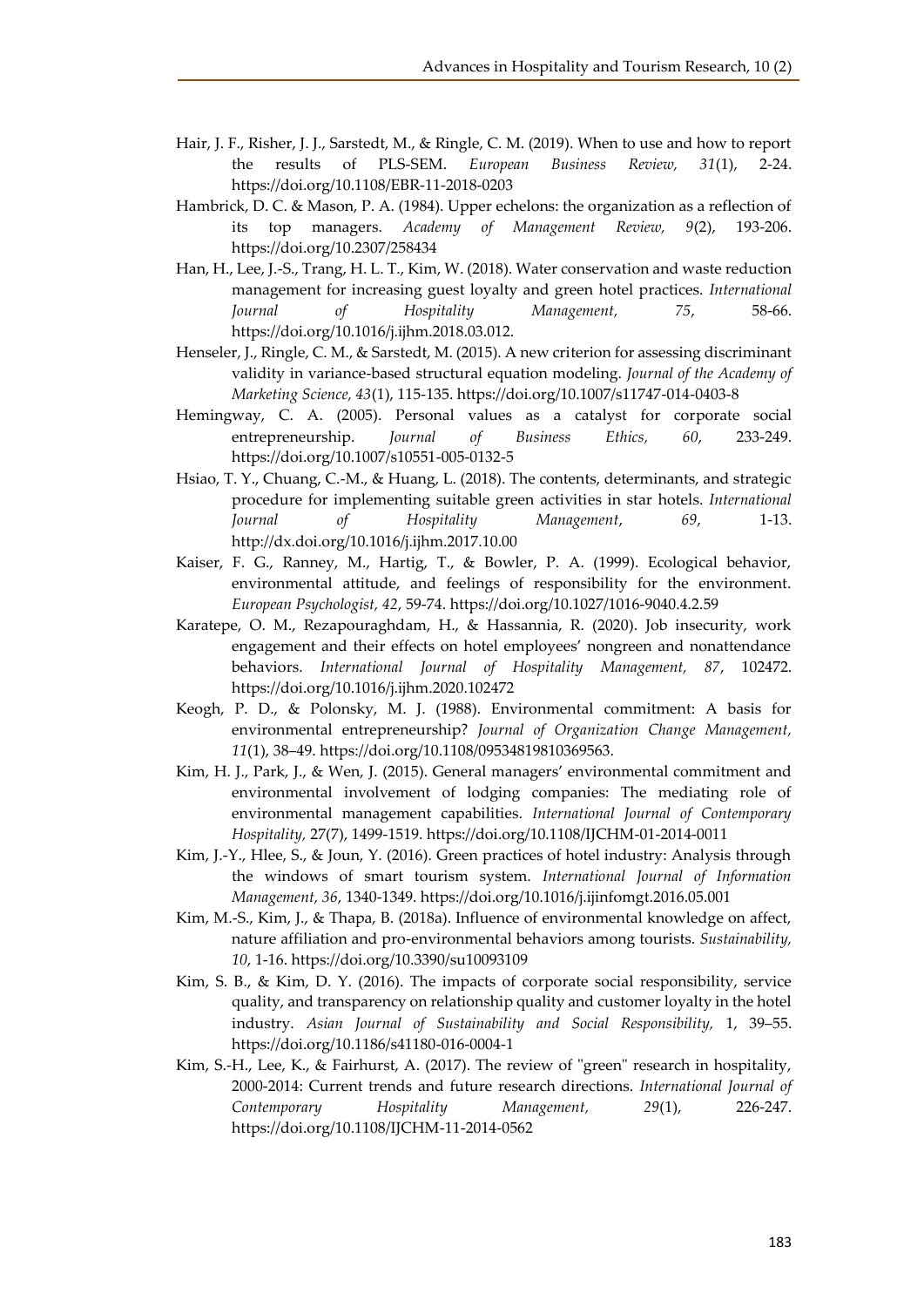- Kim, Y. H., Barber, N., & Kim, D.- K. (2018b). Sustainability research in the hotel industry: Past, present, and future. *Journal of Hospitality Marketing & Management, 28*(5) 576- 620. https://doi.org/10.1080/19368623.2019.1533907
- Kitsis, A. M., & Chen, I. J. (2021). Do stakeholder pressures influence green supply chain Practices? Exploring the mediating role of top management commitment. *Journal of Cleaner Production, 316*, 128258. https://doi.org/10.1016/j.jclepro.2021.128258
- Kularatne, T., Wilson, C., Månsson, J., Hoang, V., & Lee, B. (2019). Do environmentally sustainable practices make hotels more efficient? A study of major hotels in Sri Lanka. *Tourism Management*, *71*, 213-225. https://doi.org/10.1016/j.tourman.2018.09.009
- Martinez-Martinez, A., Cegarra-Navarro, J. G., Garcia-Perez, A., & Wensley, A. (2019). Knowledge agents as drivers of environmental sustainability and business performance in the hospitality sector. *Tourism Management, 70*, 381-389. https://doi.org/10.1016/j.tourman.2018.08.030
- Mensah, I., & Ampofo, E. T. (2020). Effects of managers' environmental attitudes on waste management practices in small hotels in Accra. *International Hospitality Review*, *35*(1), 109-126. https://doi.org/10.1108/IHR-08-2020-0032
- Merli, R., Preziosi, M., Acampora, A., & Ali, F. (2019). Why should hotels go green? Insights from guests experience in green hotels. *International Journal of Hospitality Management, 81*(April), 169-179. https://doi.org/10.1016/j.ijhm.2019.04.022
- Moise, M. S., Gil-Saura, I., & Ruiz Molina, M.E.R. (2021). The importance of green practices for hotel guests: Does gender matter? *Economic Research*, 1-22. https://doi.org/10.1080/1331677X.2021.1875863
- My Hijau (2018). *Green incentive*. Retrieved September 10, 2021, from https://www.myhijau.my/green-incentives/
- Musavengane, R. (2019). Small hotels and responsible tourism practice: Hoteliers' perspective. *Journal of Cleaner Production, 220*, 786-799. https://doi.org/10.1016/J.JCLEPRO.2019.02.143
- National Geographic (2020). *Causes and effects of climate change*. Retrieved February 10, 2021, from https://www.nationalgeographic.com/environment/global-warming/globalwarming-effects/
- Nejati,M., Amran, A., & Ahmad, N. H. (2014). Examining stakeholders' influence on environmental responsibility of micro, small and medium-sized enterprises and its outcomes, *Management Decision, 52*(10), 2021-2043. https://doi.org/10.1108/MD-02-2014-0109
- Ng, C. J. (2006). Designing a questionnaire. *Malaysian Family Physician, 1*(1), 32-35.
- Ojo, A. O., & Fauzi, M. A. (2020). Environmental awareness and leadership commitment as determinants of IT professionals engagement in green IT practices for environmental performance. *Sustainable Production and Consumption, 24*, 298-307. https://doi.org/10.1016/j.spc.2020.07.017
- Onel, N. (2017). Pro-environmental purchasing behavior of consumers: The role of norms. *Social Marketing Quarterly, 23*(2), 103-121. https://doi.org/10.1177/1524500416672440
- Ouyang, Z., Wei, W., & Chi, C. G. (2019). Environment management in the hotel industry: Does institutional environment matter? *International Journal of Hospitality Management, 77*, 353-364. https://doi.org/10.1016/j.ijhm.2018.07.015
- Pamfilie, R., Firoiu, D., Croitoru, A. G., Lonescu, G. H. I. (2018). Circular economy: A new direction for the sustainability of the hotel industry in Romania? *Amfiteatru Economic Journal, 20*(48), 388-404.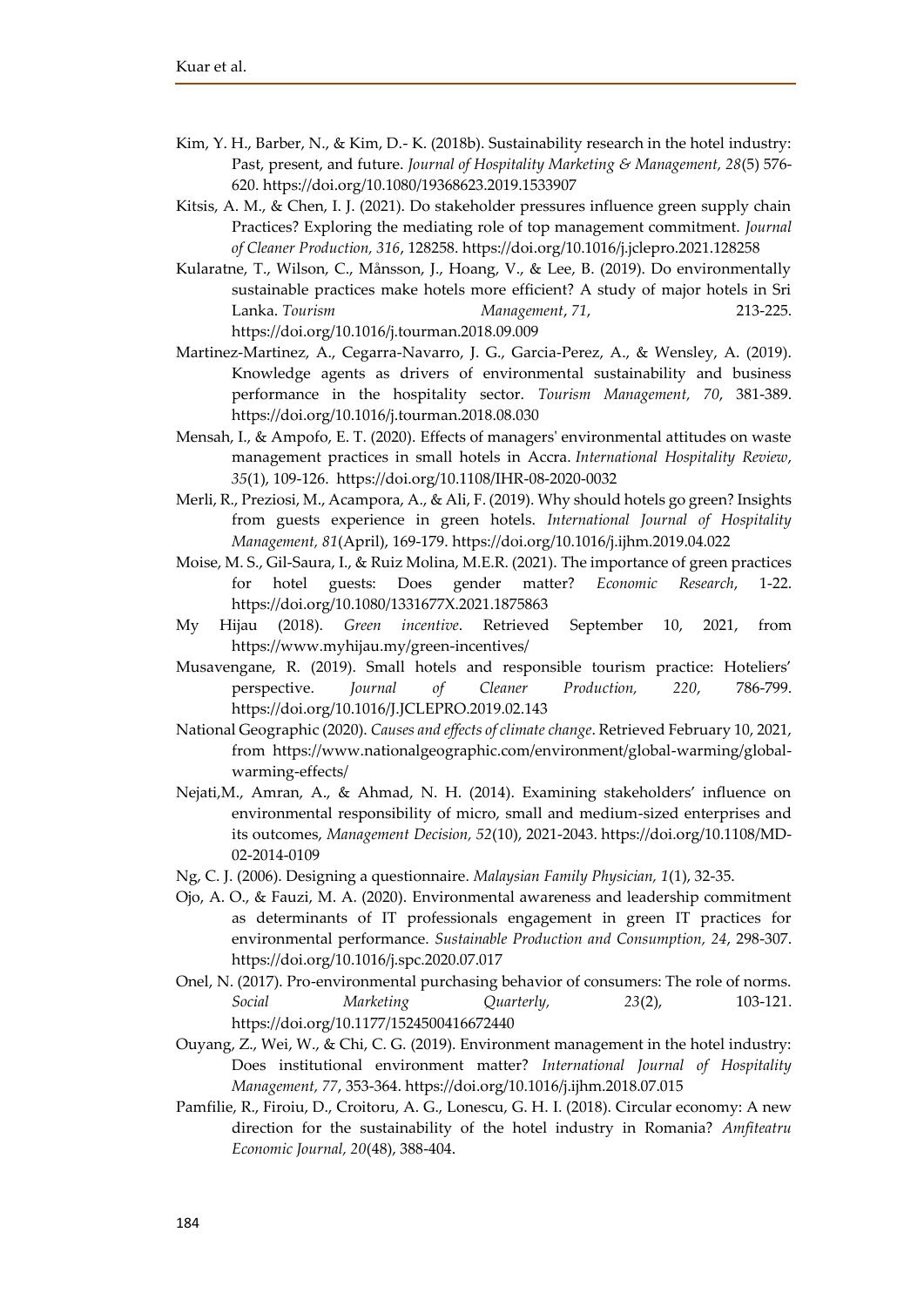- Papagiannakis, G., & Lioukas, S. (2012). Values, attitudes and perceptions of managers as predictors of corporate environmental responsiveness. *Journal of Environmental Management, 100,* 41-51. http://doi.org/10.1016/j.jenvman.2012.01.023
- Park, J., Kim, H. J., & McClearly, K. W. (2014). The impact of top management's environmental attitudes on hotel companies' environmental management. *Journal of Hospitality & Tourism Research*, *38*(1), 98-115. https://doi.org/10.1177/1096348012452666
- Park, J., & Kim. H. J. (2014). Environmental proactivity of hotel operations: Antecedents and the moderating effect of ownership type. *International Journal of Hospitality Management*, *37*, 1-10. http://dx.doi.org/10.1016/j.ijhm.2013.09.011
- Parviainen, T., Lehikoinen, A., Kuikka, S., & Haapasaari, P. (2018). How can stakeholders promote environmental and social responsibility in the shipping industry? *WMU Journal of Maritime Affairs, 17*, 49-70. https://doi.org/10.1007/s13437-017-0134-z
- Pereira, V., Silva, G. M., & Dias, Á. (2021). Sustainability practices in hospitality: Case study of luxury hotel in Arrábida Natural Park. *Sustainability*, *13*, 1-21. https://doi.org/10.3390/su13063164
- Podsakoff, P. M., MacKenzie, S. B., Lee, J. Y., & Podsakoff, N. P. (2003). Common method biases in behavioral research: A critical review of the literature and recommended remedies. *Journal of Applied Psychology, 88*(5), 879-903. https://doi.org/10.1037/0021- 9010.88.5.879
- Rahman, I., Reynolds, D., & Svaren, S. (2012). How "green" are North American hotels? An exploration of low-cost adoption practices. *International Journal of Hospitality Management, 31*(3), 720–727. https://doi.org/10.1016/j.ijhm.2011.09.008
- Rahman, I., & Reynolds, D. (2016). Predicting green hotel behavioral intentions using a theory of environmental commitment and sacrifice for the environment. *International Journal of Hospitality Management*, *52*, 107-116. https://doi.org/10.1016/j.ijhm.2015.09.007
- Raineri, N., & Paillé, P. (2016). Linking corporate policy and supervisory support with environmental citizenship behaviors: The role of employee environmental beliefs and commitment. *Journal of Business Ethics, 137*(1), 129– 148. https://doi.org/10.1007/s10551-015-2548-x
- Roy, M.-J., & Thérin, F. (2008). Knowledge acquisition and environmental commitment in SMEs. *Corporate Social Responsibility and Environmental Management, 15*(5), 249-259. https://doi.org/10.1002/csr.145
- Safari, A., Salehzadeh, R., Panahi, R., & Abolghasemian, S. (2018). Multiple pathways linking environmental knowledge and awareness to employees' green behavior. *Corporate Governance, 18*(1), 81-103. https://doi.org/10.1108/CG-08-2016-0168
- Saleem, F., Zhang-Zhang, Y., Malik, M. I., & Allui, A. (2020). Revisiting stakeholder theory and environmentalism: Evidence from an emerging economy. *Sustainability*, *12*(20), 1-20. https://doi.org/10.3390/su12208751.
- Sandve, A., & Øgaard, T. (2013). Understanding corporate social responsibility decisions: Testing a modified version of the theory of trying. *Scandinavian Journal of Hospitality and Tourism*, *13*(3), 242-256. https://doi.org/10.1080/15022250.2013.818188
- Sarstedt, M., Ringle, C. M., Cheah, J.-H., Ting, H., Moisescu, O. I., & Radomir, L. (2020). Structural model robustness checks in PLS-SEM. *Tourism Economics, 26*(4), 531–554. https://doi.org/10.1177/1354816618823921
- Sarstedt, M., Ringle, C. M., & Hair, J. F. (2017). Partial least squares structural equation modelling. In C. Homburg., M. Klarmann., & A. Vomberg. (Eds.), *Handbook of*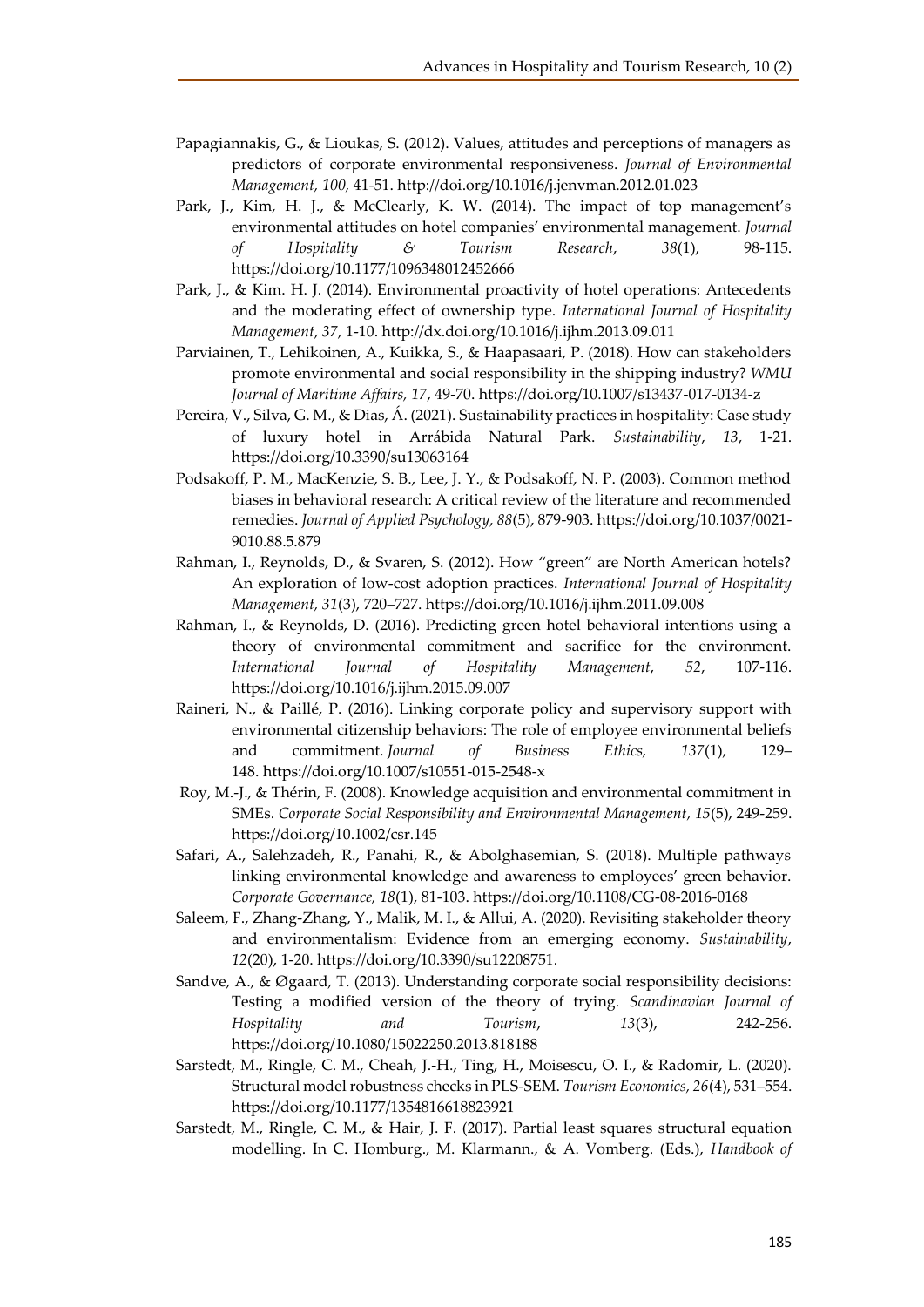*Market Research* (pp. 1- 40), Springer, Heidelberg. https://doi.org/10.1007/978-3-319- 05542-8\_15-1

- Shedd, B. (2020). *Why hotels need to focus on sustainable technology*. Retrieved October 12, 2020, from https://www.hotelmanagement.net/tech/why-hotels-need-to-focussustainable-technology
- Singjai, K., Winata, L., & Kummer, T.F. (2018). Green initiatives and their competitive advantage for the hotel industry in developing countries. *International Journal of Hospitality Management, 75*, 131-143. https://doi.org/10.1016/j.ijhm.2018.03.007
- Stratton, S. J. (2021). Population research: Convenience sampling strategies. *Prehospital and Disaster Medicine, 36*(4), 373-374. https://doi.org/10.1017/S1049023X21000649
- Tariq, M., Yasir, M., & Majid, A. (2020). Promoting employees' environmental performance in hospitality industry through environmental attitude and ecological behavior: Moderating role of managers' environmental commitment*. Corporate Social Responsibility and Environmental Management, 27*(6), 3006- 3017*.* https://doi.org/10.1002/csr.2019
- Teng, C.- C., Lu, A. C. C. and Huang, T.-T. (2018). Drivers of consumers' behavioral intention toward green hotels. *International Journal of Contemporary Hospitality Management, 30*(2), 1134-1151. https://doi.org/10.1108/IJCHM-04-2017-0203
- Tumpa, T. J., & Ali, S. M., Rahman, M. H., Pau, S. K., Chowdhury, P., & Rehman Khan, S. A. (2019). Barriers to green supply chain management: An emerging economy context. *Journal of Cleaner Production, 236*, 1-11. https://doi.org/10.1016/j.jclepro.2019.117617
- United Nations (2018). *UN works with global hotel industry to reduce emissions*. Retrieved September 12, 2020, from https://unfccc.int/news/un-works-with-global-hotelindustry-to-reduce-emissions
- Verma, V. K., & Chandra, B. (2018). An application of theory of planned behaviour to predict young Indian consumers' green hotel visit intention. *Journal of Cleaner Production, 172*, 1152-1162. https://doi.org/10.1016/j.jclepro.2017.10.047
- Wan, Y. K. P., Chan, S. H. J., & Huang, C. L. W. (2017). Environmental awareness, initiatives and performance in the hotel industry of Macau. *Tourism Review*, *72*(1), 87-103, https://doi.org/10.1108/TR-06-2016-0016
- Wang, L., & Li, W., & Qi, L. (2020). Stakeholder pressures and corporate environment strategies: A meta-analysis. *Sustainability*, *12*, 1172. https://doi.org/10.3390/su12031172
- Yi, S., Li, X., & Jai, T.-M. (Catherine) (2018). Hotel guests' perception of best green practices: A content analysis of online reviews. *Tourism and Hospitality Research, 18*(2), 191– 202. https://doi.org/10.1177/1467358416637251
- Yin, C.Y., Du, F., & Chen, Y. (2019). Types of green practices, hotel price image and consumers' attitudes in China: the mediating role of consumer skepticism. *Journal of Hospitality Marketing & Management, 29*(3), 329-357. https://doi.org/10.1080/19368623.2019.1640162
- Yilmaz, N. (2014). *The influence of hotel managers' intention for green marketing practices: An application of the Theory of Planned Behavior in Turkey.* Unpublished Master Thesis, Texas A&M University, Texas, The United States. Retrieved June 18, 2018, from https://core.ac.uk/download/pdf/79649501.pdf.
- Yu, T. K., Lin, F. Y., Kao, K. Y., & Yu, T. Y. (2019). Encouraging environmental commitment to sustainability: An empirical study of environmental connectedness theory to undergraduate students. *Sustainability, 11*, 1-21. https://doi.org/10.3390/su11020342